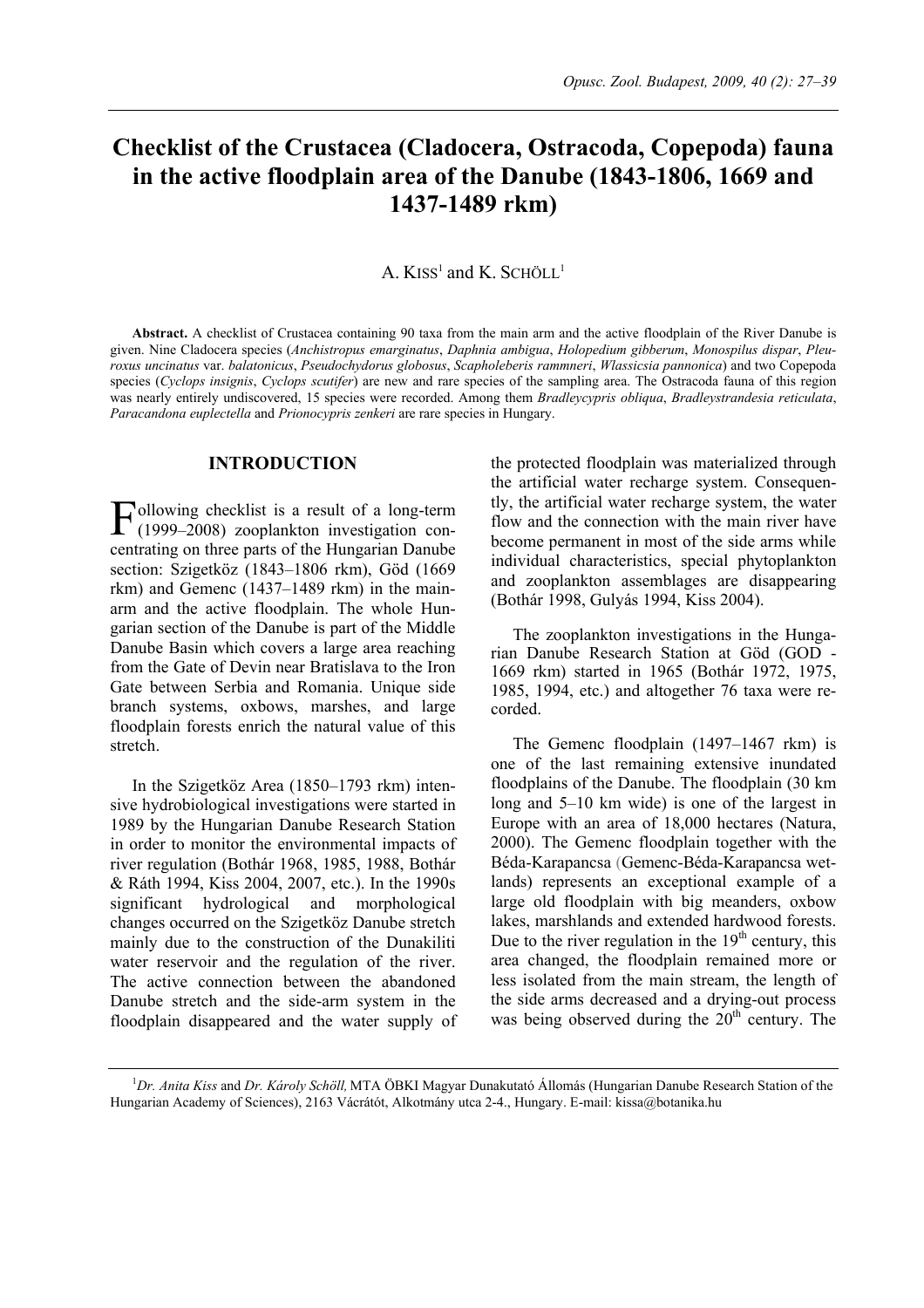most important human impacts, which changed the hydrological condition of the floodplain, were formerly the building-up of the drainage canals ("fok-system") and later the river regulations for flood control and navigation.

In 2002 a detailed investigation started in the floodplain, which incorporated water-chemical, algological, zooplankton and fish studies to monitor the actual condition of the floodplain and examine the river-floodplain relationships (Schöll *et al*. 2006, Schöll, Dinka & Kiss 2008, Schöll *et al*. 2008 etc.). The zooplankton studies compared with former investigations (e.g. Bothár 1979, 1981, Csányi *et. al*., 1994) examine different water bodies (side arms, dead arms, channels) and various hydrobiological situations (low, median and high water) (Kiss 2006, 2007, Kiss & Schöll 2009, Schöll & Kiss 2008).

### **MATERIALS AND METHODS**

In the Szigetköz and the main arm at Göd (GOD - 1669 rkm) sampling has been carried out 3 or 4 times a year (usually May, July, August and October) since 1999 up to the present. Since 2001 in the Gemenc area sampling has been taken usually 4 or 5 times a year, but the number of sampling sites vary according to their hydrological situation.

Crustaceans were collected with plankton net (mesh size  $70 \mu m$ ) by filtering 100 or 50 litres of water then preserved in 4% formalin. Microcrustaceans were enumerated by using inverted microscopy and were identified at species level. Very dense samples were subsampled. Gulyás and Forró (1999, 2001), Meisch (2000) and the nomenclature of Dussart (1967, 1969) were used for species identification.



**Figure 1.** The sampling sites along the Hungarian section of the Danube. A: Szigetköz floodplain; B: Gemenc floodplain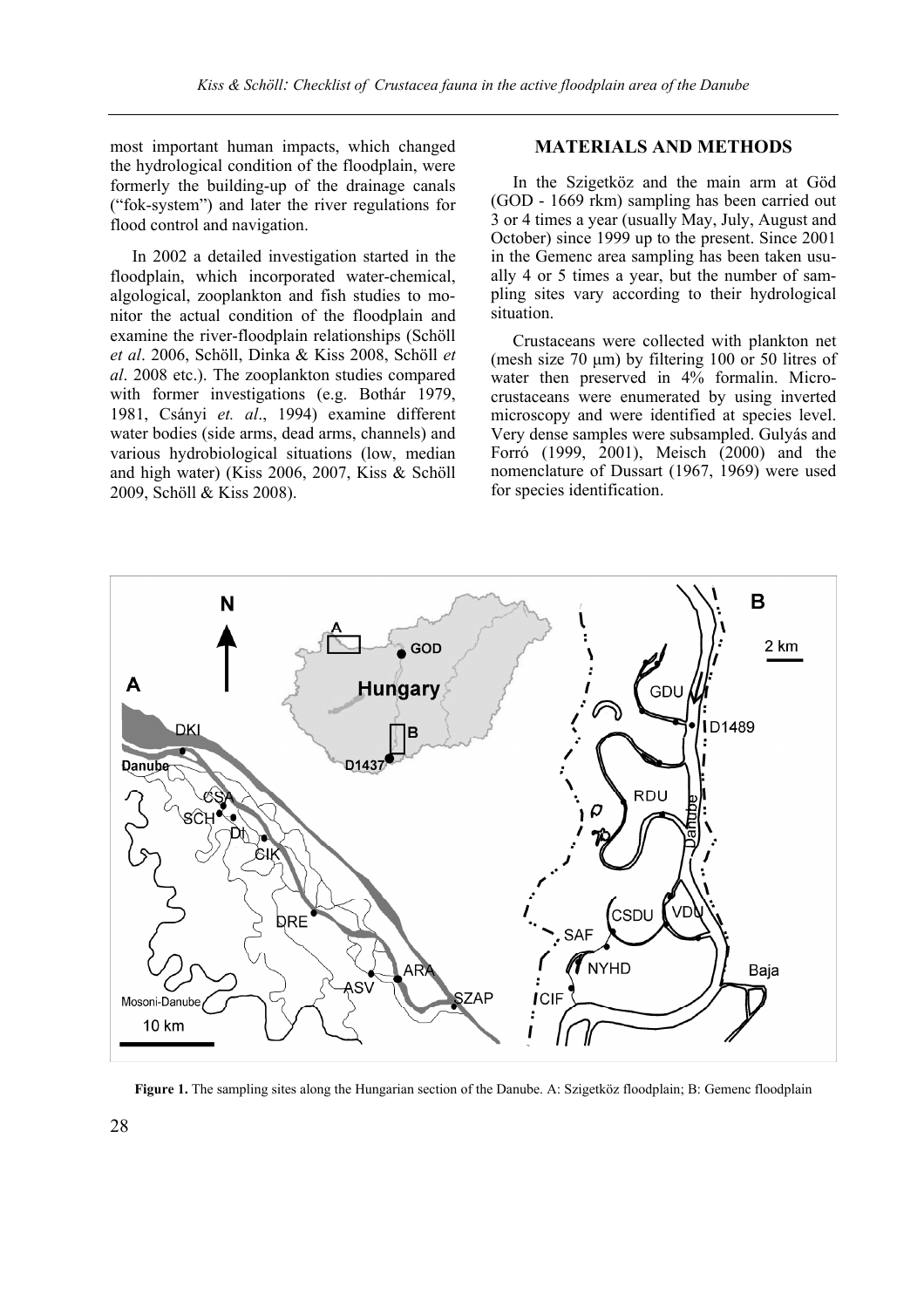# **THE SAMPLING SITES WITH THE GPS COORDINATES AND SAMPLING DATES**

### **1. Main arm of the Danube (Fig. 1 A)**

1843 rkm, Dunakiliti (DKI) N47° 59,738', E17 $\degree$  18,927'. – The direct action site of the river bottom ramp. The sampling site is directly situated above the river bottom tramp.

1999 (09. 06., 14. 07., 01. 09., 28. 10.), 2000 (04. 07., 23. 08., 18. 10.), 2001 (10. 04., 04. 07., 04. 09., 11. 10), 2002 (12. 06., 10. 07., 18. 09., 08. 10.), 2003 (13. 05., 22. 07., 10. 09., 30. 10.), 2004 (24. 06., 16. 08., 13. 10.), 2005 (12. 07., 28. 09.), 2006 (04. 07., 26. 09.), 2007 (17. 04., 09. 07., 16. 10.), 2008 (20. 05., 07. 07., 08. 10.).

1825 rkm, Dunaremete (DRE) N47°52,993' E17°27,404'. – Approximately 350 meter wide regulated bed, with rip-raps. The average flow velocity of the water is  $1.9-2.2$  m sec<sup>-1</sup>. The level of the water is permanently lower than 1% (30–60 cm) since the diversion of the Danube.

2003 (13. 05., 22. 07., 10. 09., 30. 10.), 2004 (24. 06., 16. 08., 13. 10.), 2005 (12. 07., 28. 09.), 2006 (04. 07., 26. 09.), 2007 (17. 04., 09. 07., 16. 10.), 2008 (20. 05., 07. 07., 08. 10.).

1816 rkm, Ásványráró (ARA) N47°45,889'  $E17^{\circ}30,507'$ . – The lower end of the branch system of Ásványráró. Deep and dredging river section because of the navigation.

1999 (09. 06., 14. 07., 01. 09., 28. 10.), 2000 (04. 07., 23. 08., 18. 10.), 2001 (10. 04., 04. 07., 04. 09., 11. 10), 2002 (12. 06., 10. 07., 18. 09., 08. 10.), 2004 (24. 06., 16. 08., 13. 10.), 2005 (12. 07., 28. 09.).

1811 rkm, Szap (SZAP) N47°49,290' E17°- 36,391'. – Deep (7–8 m) dredging river section because of the navigation. Rip-raps on the riverbank with breakwater on the right bank of the river.

1999 (09. 06., 14. 07., 01. 09., 28. 10.), 2000 (04. 07., 23. 08., 18. 10.), 2001 (10. 04., 04. 07., 04. 09., 11. 10), 2002 (12. 06., 10. 07., 18. 09., 08. 10.), 2004 (24. 06., 16. 08., 13.  $10.$ ).

1806 rkm, Medve at the bridge (MED) N47°25,433' E17°08,137'. – The site is situated below the bridgehead on the right bank of the Danube.

2006 (04. 07., 26. 09.), 2007 (17. 04., 09. 07., 16. 10.), 2008 (20. 05., 07. 07., 08. 10.).

1669 rkm, Göd (GOD) N47°40,816' E19°- 07,543'. – The average wide of the Danube at Göd is 450 m, the average depth is 4.5 m. The substratum of the riverbed is small gravelly. The coast-defence with rip-raps. The flow velocity at median water is  $1-1.2$  m sec<sup>-1</sup>.

1999 (09. 06., 14. 07., 01. 09., 28. 10.), 2000 (04. 07., 23. 08., 18. 10.), 2001 (10. 04., 04. 07., 04. 09., 11. 10), 2002 (12. 06., 10. 07., 18. 09., 08. 10.), 2003 (13. 05., 22. 07., 10. 09., 30. 10.), 2004 (24. 06., 16. 08., 13. 10.), 2005 (12. 07., 28. 09.), 2006 (04. 07., 26. 09.), 2007 (17. 04., 09. 07., 16. 10.), 2008 (20. 05., 07. 07., 08. 10.).

1489 rkm, Érsekcsanád (D1489) N46° 16,403' E18° 54,547'. – In front of the mouth of Grébeci-Holt-Duna. Flow velocity at medium water 0.8-  $1.2 \text{ m sec}^{-1}$ .

2002 (08. 04., 03. 07.), 2003 (07. 05., 08. 07., 15. 09. 27. 10.), 2004 (04. 14., 27. 05., 01. 07., 26. 08., 27. 10.), 2007 (23. 05., 11. 09., 25. 09.).

1437 rkm, Mohács (D1437) N45º55,967' E18º 46,433'. – Beyond the harbour of the ferry.

2007 (25. 07., 29. 08., 25. 10.), 2008 (18. 03., 10. 06.).

### **2. Szigetköz floodplain (Fig. 1 A)**

Schisler-holtág /Schisler-oxbow/ (SCH) N47° 57,260' E17°21,640'. – Approximately 500 m long and 40–50 m wide stagnant water side-arm relic with plesiopotamal characteristics. Until the diversion of the Danube the water supply of the oxbow was during the higher floods alone. In autumn of 1992 the connection of the oxbow with the arms of the active floodplain was broken because of the water level depression of the sidearms. Following this only leaking water received particularly from the direction of the Zátonyi-Duna. In 1997 in the frame of habitat reconstructtion project direct connection was established with the Csákányi-Duna through a channel.

1999 (09. 06., 14. 07., 01. 09., 28. 10.), 2000 (04. 07., 23. 08., 18. 10.), 2001 (10. 04., 04. 07., 04. 09., 11. 10), 2002 (12. 06., 10. 07., 18. 09., 08. 10.), 2003 (13. 05., 22. 07., 10. 09., 30. 10.), 2004 (24. 06., 16. 08., 14. 09., 13. 10.), 2005 (12. 07., 28. 09., 13. 10.), 2006 (04. 07., 26. 09.), 2007 (17. 04., 09. 07., 16. 10.), 2008 (20. 05., 07. 07., 08. 10.).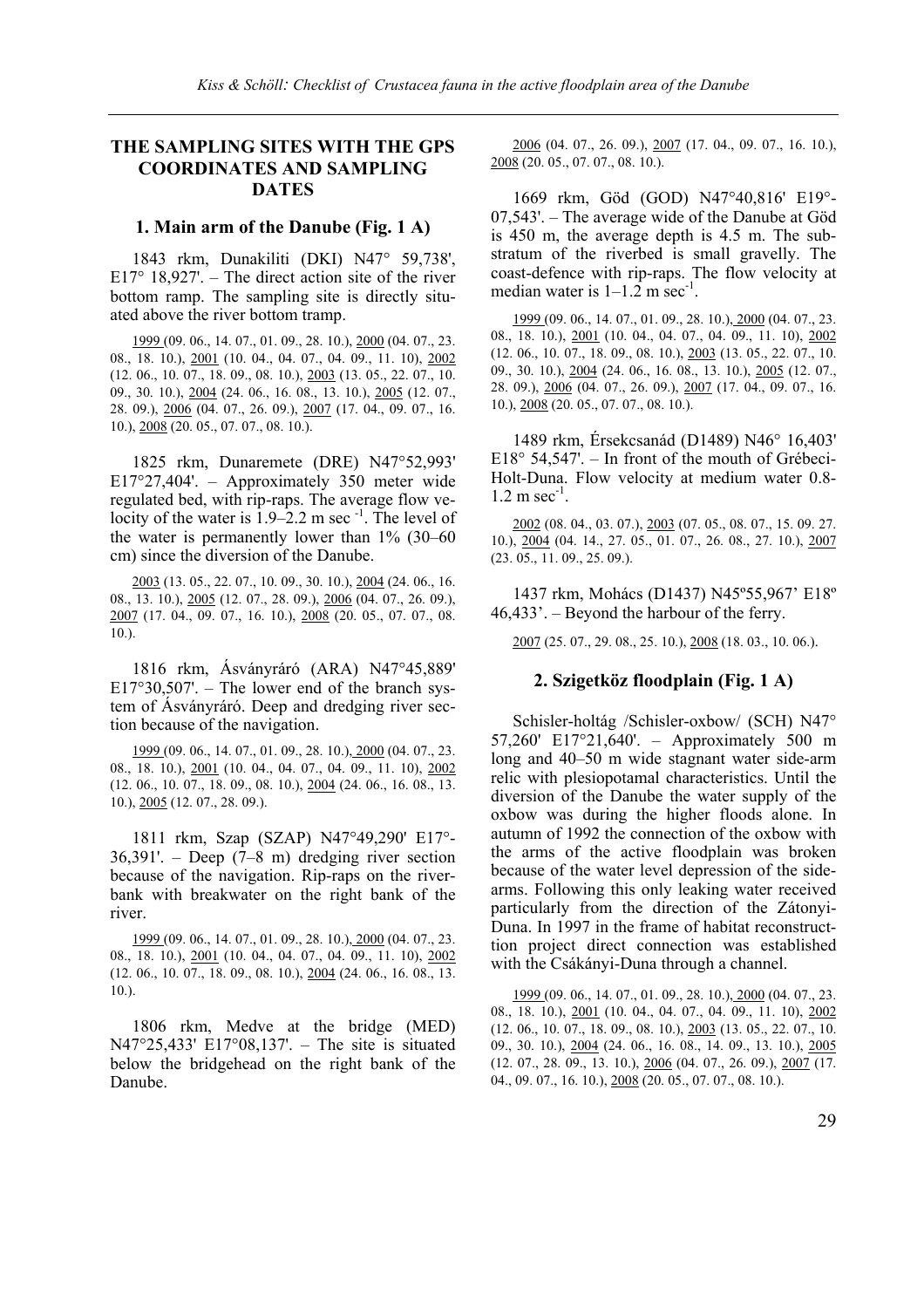Csákányi-Duna (CSA) N47°57,333' E17° 21,- 636'. – The most widest and open water arm of the Cikolai branch system. Before the diversion of the Danube at median water was characterised by 1–3 m water depth, moderate water flow and gravel bed. After the diversion of the Danube in 1992 this section was nearly completely dried. Presently the water supply of the Csákányi-Duna is realized by the Kormosi side-arm and Doborgazi closure.

1999 (09. 06., 14. 07., 01. 09., 28. 10.), 2000 (04. 07., 23. 08., 18. 10.), 2001 (10. 04., 04. 07., 04. 09., 11. 10), 2002 (12. 06., 10. 07., 18. 09., 08. 10.), 2003 (13. 05., 22. 07., 10. 09., 30. 10.), 2004 (24. 06., 16. 08., 14. 09., 13. 10.), 2005 (12. 07., 28. 09., 13. 10), 2006 (04. 07., 26. 09.), 2007 (17. 04., 09. 07., 16. 10.), 2008 (20. 05., 07. 07., 08. 10.).

Cikolai-ág /Cikolai-arm/ (CIK) N47°55,964' E17°24,452'. – Nearly 120–150 m wide branch stretch with moderate water flow. This side-arm is the section of the Cikolai branch-system was locked up by cut-off. The water level is higher by several meters than the lower side of the closure.

2005 (12. 07., 28. 09.), 2006 (04. 07., 26. 09.), 2007 (17. 04., 09. 07., 16. 10.).

Disznós-ág /Disznós-arm/ (DI) N47°57,050'  $E17^{\circ}22,056'$ . – Side-arm with parapotamal characteristics in the upper part of the Cikolai-branch system.

2004 (14. 09.), 2005 (13. 10.).

Ásványi-Duna (ASV) N47°50,314' E18° 31,- 243'. – 1–3 m depth, gravel-bed and permanent flowing branch stretch along the Árvai closure.

1999 (09. 06., 14. 07., 01. 09., 28. 10.), 2000 (04. 07., 23. 08., 18. 10.), 2001 (10. 04., 04. 07., 04. 09., 11. 10), 2002 (12. 06., 10. 07., 18. 09., 08. 10.), 2003 (13. 05., 22. 07., 10. 09., 30. 10.), 2004 (24. 06., 16. 08., 13. 10.), 2005 (12. 07., 28. 09.), 2006 (04. 07., 26. 09.), 2007 (17. 04., 09. 07., 16. 10.).

### **3. Gemenc floodplain (Fig. 1 B)**

Grébeci-Duna (GDU) N46°17,202' E18° 52,- 921'. – Side arm with plesiopotamal characteristics, it was the part of the main arm until the interception in 1895-1896.

2002 (08. 04., 02. 05., 13. 06., 03. 07., 12. 11.), 2003 (07. 05., 08. 07., 15. 09. 27. 10.), 2004 (04. 14., 27. 05., 01. 07., 26. 08., 27. 10.), 2007 (23. 05., 11. 09., 25. 09.).

Rezéti-Duna (RDU) N46°14,767' E18°52,541'. Parapotamal side-arm, one time it was the main arm until the interception in 1893-1894.

2002 (08. 04., 02. 05., 13. 06., 03. 07., 12. 11.), 2003 (07. 05., 08. 07., 15. 09. 27. 10.), 2004 (04. 14., 27. 05., 01. 07., 26. 08., 27. 10.), 2007 (23. 05., 11. 09., 25. 09.).

Vén-Duna (VDU) N46°12,118' E18°53,843'. – Parapotamal side arm, it was the part of the main arm until the interception in 1897–1898.

2002 (08. 04., 02. 05., 13. 06., 03. 07., 12. 11.), 2003 (07. 05., 08. 07., 15. 09. 27. 10.), 2004 (04. 14., 27. 05., 01. 07., 26. 08., 27. 10.), 2007 (23. 05., 11. 09., 25. 09.).

Nyéki-Holt-Duna (NYHD) N46°11,355' E18° 50,749'. – Paleopotamal oxbow with dense macrovegetation.

2003 (07. 05., 08. 07., 15. 09.), 2004 (27. 05., 01. 07.),

Cserta-Duna (CSDU) N46°11,783' E18° 53- 053'. – Plesiopotamal side arm of the Vén-Duna (VDU).

2003 (07. 05., 27. 10.), 2007 (25. 09.)

Sárkány-fok (SAF) N46°11,816' E18°51,594'. – Narrow channel between the NYHD and the Cserta-Duna.

2003 (07. 05., 08. 07., 15. 09.),

Címer-fok (CIF) N46°46,781' E18°50,723'. – Narrow channel between the NYHD and the main arm of the Danube

2003 (07. 05.)

### **4. Béda-Karapancsa floodplain**

Külső-Béda (BDU) N45º55,767' E18º45,420'. – Plesiopotamal side arm.

2007 (25. 07., 29. 08., 25. 10.), 2008 (18. 03., 10. 06.).

### **RESULTS**

### **Cladocera**

#### *Acroperus harpae* (Baird, 1834)

**Main arm:** DKI 11.10.2001., 24.06.2004., 13.10.2004., DRE 13.10.2004., 07.07.2008. **Szigetköz floodplain:** SCH 11.10.2001., 14.09.2004., 28.09.2005., CSA 11.10.2001., 18.09.2002., 13.05.2003., ASV 13.10.2004., DI 14. 09. 2004.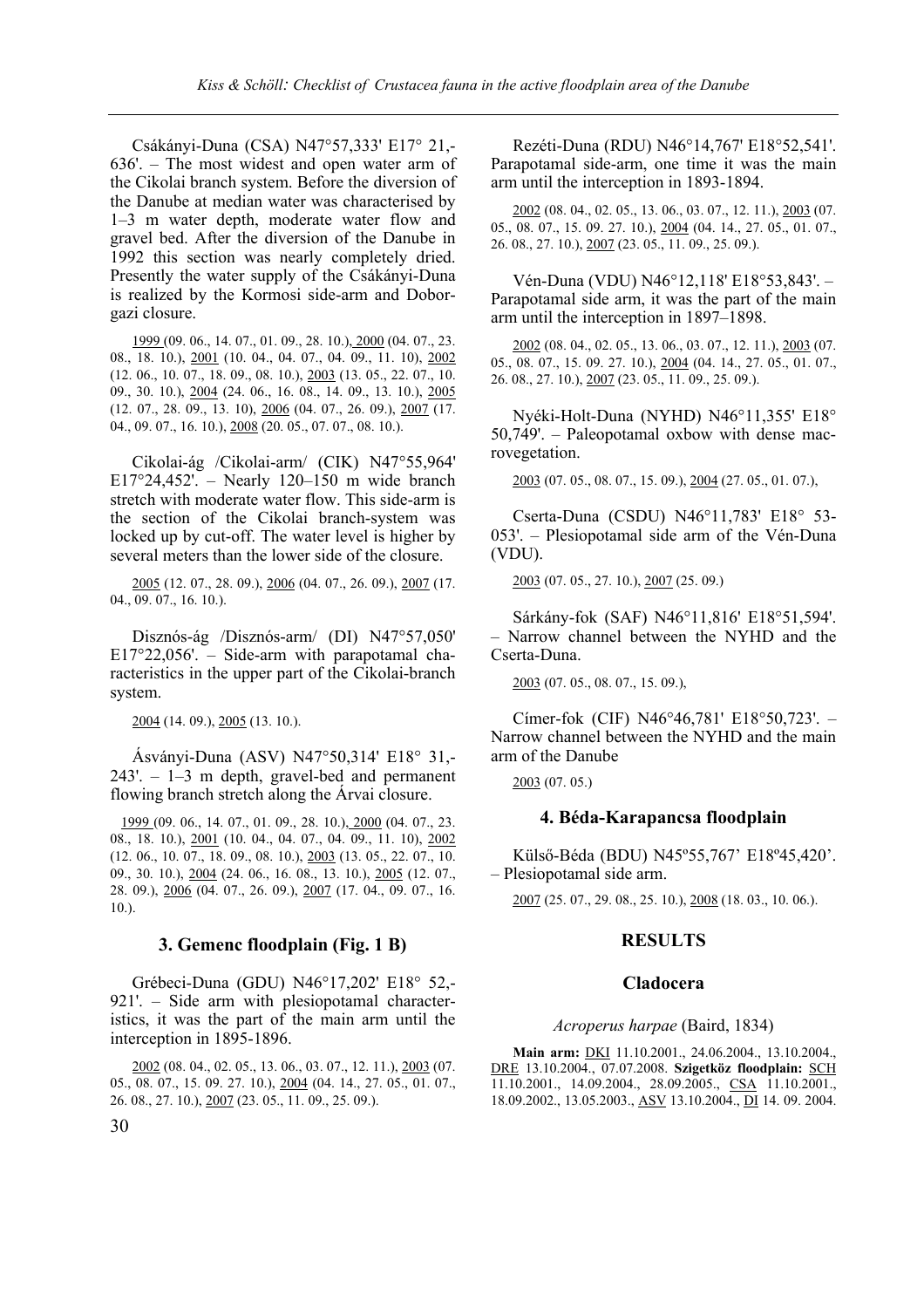**Gemenc floodplain:** NYHD 05. 07. 2003., CSDU 05. 07. 2003., 27. 10. 2003., 25. 09. 2007.

### *Alona affinis* (Leydig, 1860)

**Main arm:** DKI 10.04.2001., 24.06.2004., ARA 14.07. 1999., SZAP 14.07.1999., 01.09.1999. **Szigetköz floodplain:** SCH 23.08. 2000., 24.06.2004., ASV 24.06.2004., DI 14. 09.2004., GOD 09.06.1999. **Gemenc floodplain:** RDU 27.10.2004., 23.05.2007.

### *Alona costata* Sars, 1862

**Main arm:** DKI 30.10.2003., 04.07.2006., 20.05.2008., 07.07.2008., **DRE** 13.10.2004., 07.07.2008., **SZAP** 13.10. 2004., MED 16.10.2007., 07.07.2008., GOD 04.09.2001., 18. 09.2002., 16.10.2007., D1437 18.03.2008. **Szigetköz floodplain:** SCH 04.07.2000., 24.06.2004., 14.09.2004., 13.10. 2005., 04.07.2006., 26.09.2006., 20.05.2008., CSA 18.09. 2002., 12.07.2005., 28.09.2005., 13.10.2005., 20.05.2008., 07.07.2008., ASV 13.10.2004., 26.09.2006. **Gemenc floodplain:** GDU 23.05.2007., NYHD 07.05.2003., CSDU 27.10. 2003.

### *Alona guttata* Sars, 1862

**Main arm:** DKI 04.07.2006., 09.07.2006., DRE 07.07.2008, D1437 29.08.2007., 25.10.2007. **Szigetköz floodplain:** SCH 14.09.2004., ASV 08.10.2002. **Gemenc floodplain:** GDU 06.05.2003. **Béda-Karapancsa floodplain:**  BDU 25.10. 2007.

### *Alona intermedia* Sars, 1862

**Main arm:** DKI 08.10.2002., GOD 07.07.2008., D1489 27.05.2004. **Szigetköz floodplain:** SCH 23.08.2000., 04.07.2001., 11.06.2002., 14.09.2004., CSA 10.04.2001., 04.07.2001., 11.10.2001., 13.05.2003., 24.06.2004., 14.09. 2004., ASV 10.07.2002., 24.06.2004. **Gemenc floodplain:**  GDU 23.05.2007., 25.09.2007., RDU 08.04.2002., 15.09. 2003., 27.10.2003., 27.05.2004., 25.09.2007., VDU 03.07. 2002., 15.09.2003., 14.04.2004., NYHD 08.07.2003., 27.05. 2003., CIF 07.05.2003.

### *Alona quadrangularis* (O. F. Müller, 1785)

**Main arm:** DKI 11.06.2002., 17.04.2007., 07.07.2008., DRE 13.05.2003., 20.05.2008., MED 07.07.2008., GOD 04.07.2000. **Szigetköz floodplain:** ASV 28.10.1999., 11.06. 2002., 13.05.2003. **Gemenc floodplain:** RDU 03.07.2002., 12.11.2002., 15.09.2003., 01.07.2004., VDU 13.06.2002., 03.07.2002., 08.07.2003., CSDU 25.09.2007.

#### *Alona rectangula* Sars, 1862

**Main arm:** GOD 01.09.1999. **Gemenc floodplain:**  NYHD 07.05.2003. **Béda-Karapancsa floodplain:** BDU 25.10.2007.

### *Alonella excisa* (Fischer, 1854)

**Szigetköz floodplain:** SCH 24.06.2004., 14.09.2004., DI 14.09.2004. **Gemenc floodplain:** CSDU 07.05.2003.

### *Alonella nana* (Baird, 1850)

**Main arm:** DKI 13.10.2004., 26.09.2006., 07.07.2008., DRE 13.10.2004., 20.05.2008., 07.07.2008., MED 07.07. 2008., GOD 28.10.1999. **Szigetköz floodplain:** SCH 04.07. 2000., 10.04.2001., 10.09.2003., 14.09.2004., 28.09.2005., 13.10.2005., CSA 18.10.2000., 14.09.2004., 13.10.2004., 17.04.2007., ASV 14.07.1999., 13.05.2003., 17.04.2007., CIK 17.04.2007. **Gemenc floodplain:** RDU 08.04.2002., 12.11.2002., NYHD 07.05.2003., CSDU 27.10.2003., SAF 15.09.2003.

#### *Anchistropus emarginatus* Sars, 1862

**Szigetköz floodplain:** SCH 04.07.2006.

#### *Bosmina coregoni* (Baird, 1857)

**Gemenc floodplain:** GDU 11.09.2007., VDU 15.09. 2003.

### *Bosmina longispina* Leydig, 1860

**Main arm:** SZAP 04.07.2000. **Gemenc floodplain:**  VDU 08.04.2002., 01.07.2004.

### *Bosmina longirostris* (O. F. Müller, 1785)

**Main arm:** DKI 09.06.1999., 14.07.1999., 04.07.2000., 10.04.2001., 04.07.2001., 04.09.2001., 12.06.2002., 18.09. 2002., 08.10.2002., 13.05.2003., 22.07.2003., 10.09.2003., 24.06.2004., 28.09.2005., 04.07.2006., 26.09.2006., 17.04 2007., 16.10.2007., DRE 13.05.2003., 22.07.2003., 10.09. 2003., ARA 09.06.1999., 14.07.1999., 01.09.1999., 28.10. 1999., 04.07.2000., 12.06.2002., 08.10.2002., 16.08.2004., SZAP 09.06.1999., 14.07.1999., 28.10.1999., 04.07.2000., 18.10.2000., 10.04.2001., 04.07.2001., 04.09.2001., 12.06. 2002., 08.10.2002., 13.10.2004., MED 04.07.2006., 17.04. 2007., 20.05.2008., GOD 09.06.1999., 14.07.1999., 01.09. 1999., 28.10.1999., 04.07.2000., 04.09.2001., 18.09.2002., 13.05.2003., 20.05.2008., 07.07.2008., D1489 08.04.2002., 03.07.2002., 07.05.2003., 15.09.2003., 27.10.2003., 14.04. 2004., 27.05.2004., 01.07.2004., 23.05.2007., D1437 25.07. 2007., 29.08.2007., 25.10.2007. **Szigetköz floodplain:** SCH 09.06.1999., 14.07.1999., 01.09.1999., 28.10.1999., 04.07. 2000., 23.08.2000., 04.07.2001., 04.09.2001., 11.10.2001., 12.06.2002., 10.07.2002., 18.09.2002., 08.10.2002., 13.05. 2003., 22.07.2003., 10.09.2003., 30.10.2003., 16.08.2004., 14.09.2004., 13.10.2004., 28.09.2005., 13.10.2005., 04.07. 2006., 26.09.2006., 17.04.2007., 09.07.2007., 16.10.2007., 20.05.2008., 07.07.2008., CSA 14.07.1999., 18.10.2000., 04. 09.2001., 12.06.2002., 13.05.2003., 22.07.2003., 13.10. 2005., 17.04.2007., 20.05.2008., ASV 09.06.1999., 14.07. 1999., 01.09.1999., 28.10.1999., 12.06.2002., 08.10.2002.,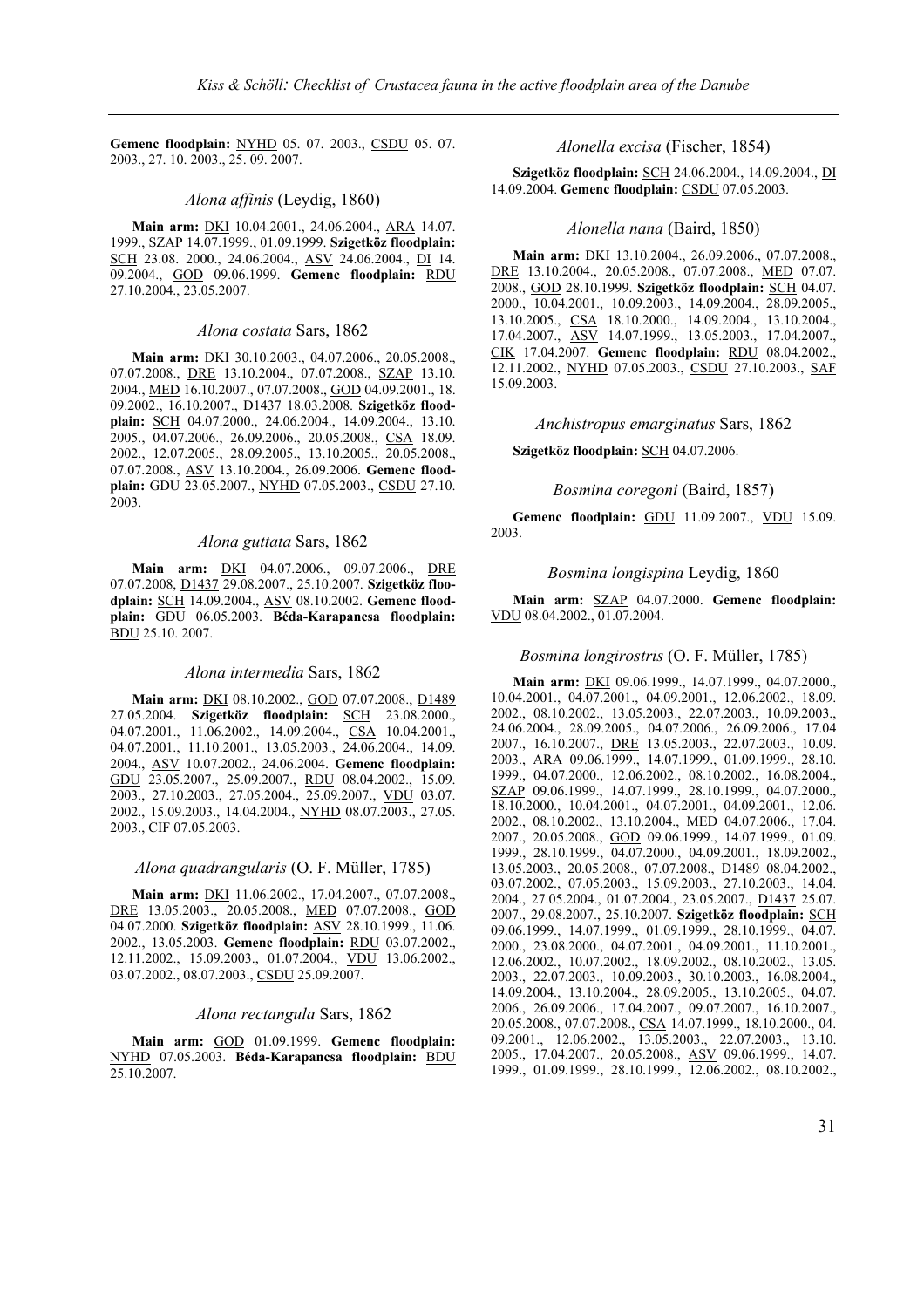13.05.2003., 10.09.2003., 04.07.2006., 26.09.2006., CIK 26.09.2006., DI 14.09.2004. **Gemenc floodplain:** GDU 08. 04.2002., 02.05.2002., 13.06.2002., 03.07.2002., 12.11. 2002., 07.05.2003., 15.09.2003., 14.04.2004., 27.05.2004., 01.07.2004., 27.10.2004., 23.05.2007., 25.09.2007., RDU 08.04.2002., 02.05.2002., 13.06.2002., 12.11.2002., 07.05. 2003., 08.07.2003., 15.09.2003., 27.10.2003., 14.04.2004., 27.05.2004., 01.07.2004., 26.08.2004., 27.10.2004., 23.05. 2007., 11.09.2007., 25.09.2007., VDU 08.04.2002., 13.06. 2002., 12.11.2002., 07.05.2003., 15.09.2003., 27.10.2003., 14.04.2004., 27.05.2004., 01.07.2004., 26.08.2004., 27.10. 2004., 23.05.2007., 11.09.2007., 25.09.2007., NYHD 07.05. 2003., 27.05.2004., CSDU 07.05.2003., 27.10.2003., 25.09. 2007. **Béda-Karapancsa floodplain:** BDU 25.10.2007., 18. 03.2008., 10.06.2008.

*Camptocercus lilljeborgi* Schoedler, 1862

**Main arm:** ARA 14.07.1999. **Szigetköz floodplain:** SCH 04.09.2001., CSA 04.09.2001.

*Camptocercus rectirostris* Schoedler, 1862

**Szigetköz floodplain:** SCH 04.09.2001., CSA 04.09. 2001.

*Ceriodaphnia laticaudata* P. E. Müller, 1867

**Main arm:** D1489 26.08.2004. **Gemenc floodplain:**  CSDU 07.05.2003. **Béda-Karapancsa floodplain:** BDU 10.06. 2008.

### *Ceriodaphnia megops* Sars, 1862

**Gemenc floodplain:** SAF 08.07.2003., CIF 07.05.2003.

### *Ceriodaphnia pulchella* Sars, 1862

**Main arm:** DKI 09.06.1999., 28.09.2005., ARA 09.06.1999., GOD 28.10.1999. **Szigetköz floodplain:** SCH 14.07.1999., 28.10.1999., 14.09.2004., 28.09.2005., 13.10. 2005., 04.07.2006., 16.10.2007., CSA 04.09.2001., ASV 09.06.1999.

*Ceriodaphnia quadrangula* (O. F. Müller, 1785)

**Main arm:** DKI 04.07.2000., 04.07.2001., 04.09.2001., 12.06.2002., 22.07.2003., DRE 07.07.2008., ARA 16.08. 2004., SZAP 04.07.2000., MED 07.07.2008., D1489 26. 08.2004. **Szigetköz floodplain:** SCH 04.07.2000., 04.07. 2001., 04.09.2001., 12.06.2002., 10.07.2002., 08.10.2002., 13.05.2003., 16.08.2004., 14.09.2004. 13.10.2004., 20.05. 2008., 07.07.2008., ASV 24.06.2004., 16.08.2004., 13.10. 2004., 04.07.2006. **Gemenc floodplain:** GDU 27.05.2004., 01.07.2004., VDU 27.05.2004., NYHD 07.05.2003., CSDU 27.10. 2003.

*Ceriodaphnia reticulata* (Jurine, 1820)

**Szigetköz floodplain:** SCH 24.06.2004., 17.04.2007. **Gemenc floodplain:** GDU 27.05.2004., 23.05.2007., NYHD 07.05.2003., 08.07.2003., SAF 08.07.2003., 15.09.2003., CIF 07.05.2003. **Béda-Karapancsa floodplain:** BDU 25.10. 2007.

*Chydorus gibbus* Sars, 1890

**Szigetköz floodplain:** ASV 09.06.1999.

*Chydorus ovalis* Kurz, 1875

**Szigetköz floodplain:** SCH 28.10.1999.

*Chydorus piger* Sars, 1862

**Szigetköz floodplain:** SCH 23.08.2000.

#### *Chydorus sphaericus* (O. F. Müller, 1776)

**Main arm:** DKI 09.06.1999., 28.10.1999., 04.07.2001., 12.06.2002., 22.07.2003., 10.09.2003., 24.06.2004., 04.07. 2006., 17.04.2007., 09.07.2007., 16.10.2007., 07.07.2008., DRE 10.09.2003., 12.07.2005., 17.04.2007., 09.07.2007., 16.10.2007., 20.05.2008., 07.07.2008., 08.10.2008., ARA 09. 06.1999., 14.07.1999., 28.10.1999., 11.10.2001., 12.06. 2002., 10.07.2002., SZAP 18.10.2000., 12.06.2002., 08.10. 2002., MED 09.07.2007., GOD 09.06.1999., 13.05.2003., 17.04.2007., 20.05.2008., D1489 07.05.2003., 15.09.2003., 14.04.2004., 27.05.2004., 23.05.2007., 25.09.2007., D1437 25.10.2007., 18.03.2008. **Szigetköz floodplain:** SCH 28.10. 1999., 10.04.2001., 04.07.2001., 11.10.2001., 12.06.2002., 10.07.2002., 13.05.2003., 30.10.2003., 24.06.2004., 14.09. 2004., 13.10.2004., 28.09.2005., 13.10.2005., 04.07.2006., 20.05.2008., 07.07.2008., 08.10.2008., CSA 09.06.1999., 14.07.1999., 10.04.2001., 04.07.2001., 11.10.2001., 12.06. 2002., 18.09.2002., 08.10.2002., 13.05.2003., 22.07.2003., 24.06.2004., 16.08.2004., 14.09.2004., 12.07.2005., 28.09. 2005., 13.10.2005., 26.09.2006., 17.04.2007., 20.05.2008., 07.07.2008., 08.10.2008., ASV 09.06.1999., 14.07.1999., 28. 10.1999., 12.06.2002., 13.05.2003., 10.09.2003., 24.06. 2004., 16.08.2004., 13.10.2004., 12.07.2005., 26.09.2006., 17.04.2007., 09.07.2007., CIK 17.04.2007., DI 14.09.2004., 13.10. 2005. **Gemenc floodplain:** GDU 02.05.2002., 13.06. 2002., 12.11.2002., 07.05.2003., 15.09.2003., 14.04.2004., 27.05.2004., 01.07.2004., 23.05.2007., 25.09.2007., RDU 08.04.2002., 02.05.2002., 13.06.2002., 12.11.2002., 07.05. 2003., 15.09.2003., 27.10.2003., 14.04.2004., 27.05.2004., 01.07.2004., 27.10.2004., 23.05.2007., 11.09.2007., 25.09. 2007., VDU 02.05.2002., 13.06.2002., 07.05.2003., 08.07. 2003., 15.09.2003., 27.10.2003., 14.04.2004., 27.05.2004., 01.07.2004., 23.05.2007., 11.09.2007., NYHD 07.05.2003., 08.07.2003., 27.05.2004., 01.07.2004., CSDU 07.05.2003., 27.10.2003., 25.09.2007., SAF 07.05.2003., 08.07.2003., 15. 09.2003., CIF 07.05.2003. **Béda-Karapancsa floodplain:**  BDU 25.07.2007., 25.10.2007., 18.03.2008., 10.06.2008.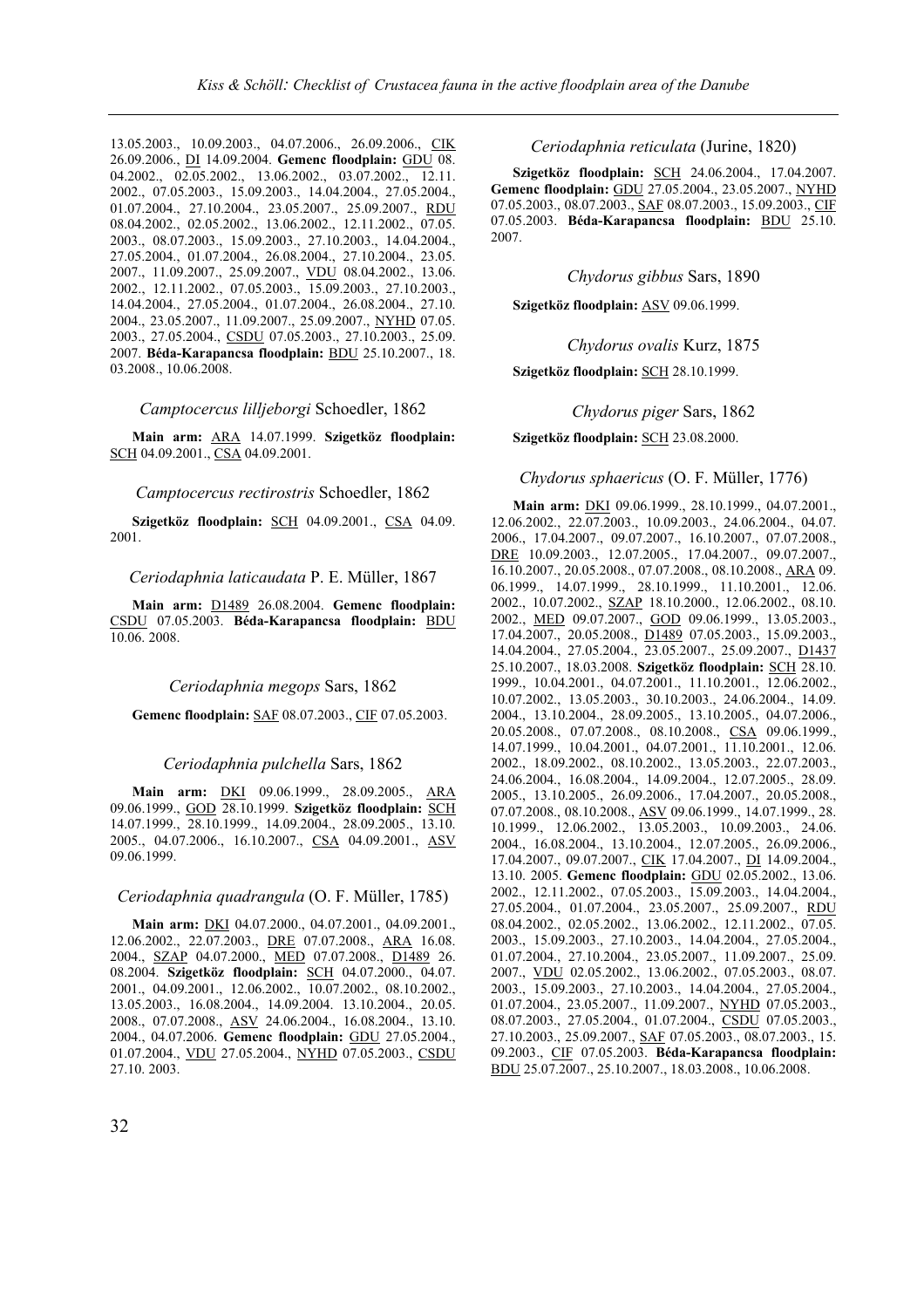*Daphnia ambigua* Scourfield, 1946

### **Szigetköz floodplain:** SCH 04.07.2006.

### *Daphnia cucullata* Sars, 1862

**Main arm:** DKI 04.07.2000., 04.07.2001., 12.06.2002., DRE 22.07.2003., SZAP 18.10.2000., 04.07.2001., GOD 13.05.2003., 22.07.2003., D1489 08.04.2002., 27.05.2004., D1437 29.08.2007. **Szigetköz floodplain:** SCH 04.07.2000., 23.08.2000., 04.07.2001., 04.09.2001., 10.07.2002., 16.08. 2004., 14.09.2004., 13.10.2005., 04.07.2006., 26.09.2006., 17.04.2007., CSA 13.05.2003., ASV 04.07.2006. **Gemenc floodplain:** GDU 02.05.2002., 13.06.2002., 07.05.2003., 27.05.2004., 01.07.2004., 23.05.2007., 25.09.2007., RDU 27.10.2003., VDU 08.04.2002., 07.05.2003., 07.05.2003., 11. 09.2007. **Béda-Karapancsa floodplain:** BDU 25.07.2007., 29.08.2007., 25.10.2007., 18.03.2008., 10.06.2008.

#### *Daphnia hyalina* Leydig, 1860

**Main arm:** DKI 09.06.1999., 14.07.1999., 04.07.2006., SZAP 09.06.1999. **Szigetköz floodplain:** SCH 09.06.1999., 01.09.1999. **Gemenc floodplain:** VDU 15.09.2003., 27.05. 2004.

#### *Daphnia longispina* O. F. Müller, 1785

**Main arm:** DKI 09.06.1999., 01.09.1999., ARA 28.10. 1999., SZAP 09.06.1999., 14.07.1999., D1489 08.04.2002., 27.05.2004., 11.09.2007., D1437 25.10.2007. **Szigetköz floodplain:** SCH 28.10.1999. **Gemenc floodplain:** GDU 27.05.2004., 23.05.2007., RDU 12.11.2002., CIF 07.05.2003. **Béda-Karapancsa floodplain:** BDU 25.10.2007.

#### *Diaphanosoma brachyurum* (Liévin, 1848)

**Main arm:** DKI 04.07.2001., GOD 04.07.2000., D1489 08.07.2003. **Szigetköz floodplain:** SCH 09.06.1999., 04.07. 2000., 23.08.2000., 12.06.2002., 10.07.2002., 18.09.2002., 08.10.2002., 13.05.2003., 22.07.2003., 10.09.2003., 14.09. 2004., 13.10.2004., 28.09.2005., 13.10.2005., 04.07.2006., CSA 09.06.1999. **Gemenc floodplain:** GDU 01.07.2004., 23.05.2007., RDU 13.06.2002., 03.07.2002., 08.07.2003., 26. 08.2004., VDU 03.07.2002., 15.09.2003., 26.08.2004. **Béda-Karapancsa floodplain:** BDU 25.07.2007., 29.08.2007., 10.06.2008.

### *Disparalona rostrata* (Koch, 1841)

**Main arm:** DKI 04.07.2000., 08.10.2002., 17.04.2007., DRE 17.04.2007., ARA 01.09.1999., 12.06.2002., SZAP 12. 06.2002., GOD 22.07.2003., 16.08.2004., D1489 03.07. 2002., 15.09.2003., 26.08.2004., D1437 10.06.2008. **Szigetköz floodplain:** SCH 18.10.2000., 28.09.2005., CSA 11. 10.2001., 13.05.2003., 14.09.2004., 17.04.2007., ASV 04.07.2000., 26.09.2006., 17.04.2007., CIK 17.04.2007., DI 14.09.2004. **Gemenc floodplain:** GDU 03.07.2002., 23.05. 2007., RDU 13.06.2002., 03.07.2002., 12.11.2002., 07.05. 2003., 15.09.2003., 14.04.2004., 27.10.2004., 23.05.2007., VDU 13.06.2002., 03.07.2002., 08.07.2003., 27.10.2003., 26. 08.2004., 27.10.2004., 25.09.2007., SAF 08.07.2003. **Béda-Karapancsa floodplain:** BDU 25.10.2007.

#### *Eurycercus lamellatus* (O. F. Müller, 1785)

**Szigetköz floodplain:** SCH 09.07.2007., ASV 28.10. 1999., 09.07.2007.

#### *Graptoleberis testudinaria* (Fischer, 1848)

**Main arm:** DKI 04.07.2001., 04.09.2001., 13.10.2004., 04.07.2006., **DRE** 13.10.2004., 07.07.2008., **SZAP** 13.10. 2004. **Szigetköz floodplain:** SCH 04.07.2001., 14.09.2004., 04.07.2006., 26.09.2006., CSA 04.07.2001., 11.10.2001., 10.09.2003., 24.06.2004., 16.08.2004., 14.09.2004., 13.10. 2004., 28.09.2005., 26.09.2006., ASV 28.10.1999., 13.10. 2004., DI 14.09.2004. **Gemenc floodplain:** GDU 07.05. 2003., NYHD 07.05.2003.

### *Holopedium gibberum* Zaddach, 1855

**Szigetköz floodplain:** SCH 16.08.2004., 13.10.2004.

#### *Iliocryptus agilis* Kurz, 1878

**Main arm:** DKI 17.04.2007., DRE 13.05.2003., ARA 28.10.1999., MED 20.05.2008., GOD 04.09.2001., 18.09. 2002., 17.04.2007. **Szigetköz floodplain:** SCH 28.09.2005., CSA 13.05.2003., 09.07.2007., CIK 04.07.2006. **Gemenc floodplain:** GDU 27.05.2004., 27.10.2004., RDU 14.04. 2004., 01.07.2004., 26.08.2004., 25.09.2007., VDU 03.07. 2002., 08.07.2003., 01.07.2004., 23.05.2007., NYHD 15.09. 2003. **Béda-Karapancsa floodplain:** BDU 18.03.2008.

### *Iliocryptus sordidus* (Liévin, 1848)

**Main arm:** DKI 14.07.1999. **Gemenc floodplain:** VDU 07.05.2003.

### *Leydigia leydigi* (Schoedler, 1863)

**Main arm:** DKI 13.05.2003., GOD 04.09.2001., 18.09. 2002. **Gemenc floodplain:** VDU 08.07.2003.

### *Macrothrix hirsuticornis* Norman & Brady, 1867

**Main arm:** DKI 14.07.1999., 13.05.2003., 24.06.2004., 20.05.2008., 07.07.2008., SZAP 10.04.2001., GOD 09.06. 1999., 20.05.2008. **Szigetköz floodplain:** CSA 10.04.2001., ASV 24.06.2004. **Gemenc floodplain:** RDU 02.05.2002., 01.07.2004., VDU 07.05.2003., 01.07.2004.

### *Macrothrix laticornis* (Fischer, 1848)

**Main arm:** GOD 16.08.2004. **Szigetköz floodplain:** ASV 13.05.2003. **Gemenc floodplain:** RDU 15.09.2003., VDU 13.06.2002., 03.07.2002., 08.07.2003., 15.09.2003., 27.05. 2004., 26.08.2004.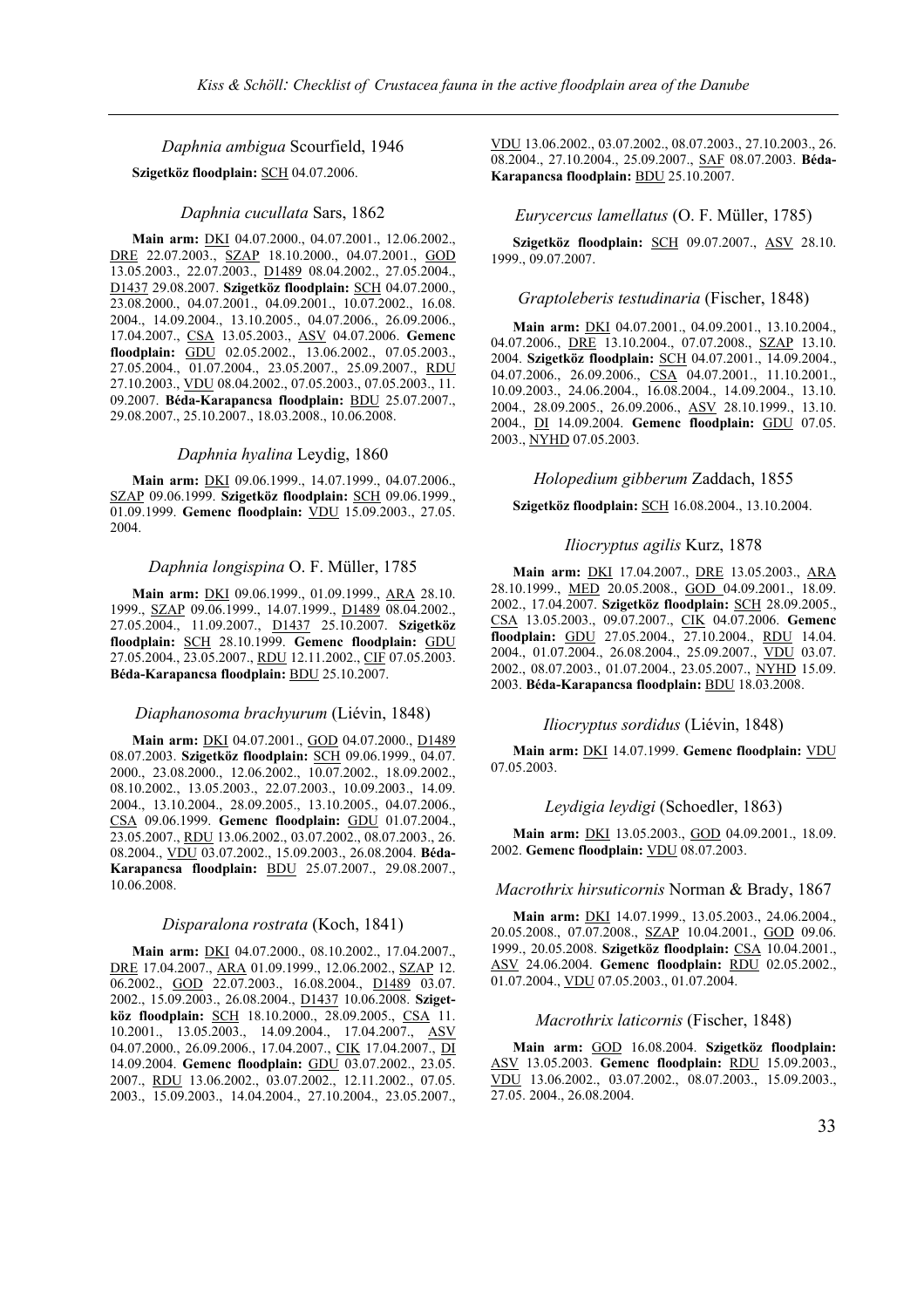### *Moina brachiata* (Jurine, 1820)

**Main arm:** DKI 04.09.2001., 12.06.2002., 22.07.2003., SZAP 12.06.2002., 08.10.2002., GOD 04.07.2000., 04.09. 2001., 18.09.2002., D1489 03.07.2002., 08.07.2003., 26.08. 2004., D1437 29.08.2007. **Szigetköz floodplain:** SCH 14.07.1999., 01.09.1999., 04.07.2000., 23.08.2000., 04.07. 2001., 04.09.2001., 12.06.2002., 10.07.2002., 18.09.2002., 08.10.2002., 22.07.2003., 10.09.2003., 16.08.2004., 14.09. 2004., 13.10.2004., 26.09.2006., 07.07.2008. **Gemenc floodplain:** GDU 02.05.2002., 13.06.2002., 03.07.2002., 15.09. 2003., 27.05.2004., 01.07.2004., 25.09.2007., RDU 13.06. 2002., 03.07.2002., 08.07.2003., 15.09.2003., 26.08.2004., VDU 03.07.2002., 08.07.2003., 15.09.2003., 01.07.2004., 26.08.2004.

### *Monospilus dispar* Sars, 1862

**Main arm:** DKI 08.10.2008. **Gemenc floodplain:** VDU 13.06.2002.

#### *Pleuroxus aduncus* (Jurine, 1820)

**Main arm:** DKI 23.08.2000., 04.07.2001., 12.06.2002., 24.06.2004., 04.07.2006., 07.07.2008., DRE 16.10.2007., 07.07.2008., ARA 14.07.1999., D1489 26.08.2004., 27.10. 2004. **Szigetköz floodplain:** SCH 04.07.2000., 23.08.2000., 11.10.2001., 24.06.2004., 14.09.2004., 13.10.2005., 04.07. 2006., 26.09.2006., 09.07.2007., CSA 18.10.2000., 04.09. 2001., 11.10.2001., 12.06.2002., 18.09.2002., 22.07.2003., 24.06.2004., ASV 30.10.2003., 26.09.2006., DI 14.09.2004., 13.10.2005. **Gemenc floodplain:** GDU 13.06.2002., VDU 01.07.2004., 26.08.2004., 25.09.2007., NYHD 07.05.2003., 08.07.2003., CSDU 07.05.2003., 27.10.2003., SAF 07.05. 2003., 08.07.2003., 15.09.2003., CIF 07.05.2003.

### *Pleuroxus denticulatus* Birge, 1879

**Main arm:** DKI 24.06.2004., DRE 26.09.2006., 07.07.2008. **Szigetköz floodplain:** SCH 10.09.2003., 24.06. 2004., 14.09.2004., 26.09.2006., CSA 13.05.2003., 24.06. 2004., 26.09.2006., 07.07.2008., ASV 30.10.2003., 26.09. 2006., DI 14.09.2004., 13.10.2005. **Gemenc floodplain:**  VDU 14.04. 2004., CSDU 27.10.2003., SAF 08.07.2003. **Béda-Karapancsa floodplain:** BDU 25.10.2007.

#### *Pleuroxus truncatus* (O. F. Müller, 1785)

**Main arm:** DKI 09.06.1999., 04.07.2001., 08.10.2002., 10.09.2003., 24.06.2004., 04.07.2006., 26.09.2006., DRE 16. 10.2007., 20.05.2008., 07.07.2008., ARA 28.10.1999., 16.08. 2004., SZAP 04.07.2001., 13.10.2004., GOD 14.07.1999., 28.10.1999., 04.07.2001., 10.07.2002., 09.07.2007. **Szigetköz floodplain:** SCH 09.06.1999., 28.10.1999., 04.07.2001., 11.10.2001., 12.06.2002., 10.07.2002., 13.10.2004., 13.10 2005., 04.07.2006., CSA 04.07.2001., 04.09.2001., 11.10. 2001., 18.09.2002., 22.07.2003., ASV 30.10.2003., 16.08. 2004., 26.09.2006., 16.10.2007., CIK 04.07.2006., 26.09. 2006. **Gemenc floodplain:** GDU 07.05.2003., RDU 25.09. 2007., VDU 27.10.2003., NYHD 07.05.2003., 01.07.2004., CSDU 27.10.2003., 25.09.2007.

*Pleuroxus uncinatus* Baird, 1850

**Szigetköz floodplain:** SCH 09.06.1999., 01.09.1999., 24.06.2004., 16.08.2004., 13.10.2005., CSA 24.06.2004., 16. 08.2004., ASV 14.07.1999.

*Pleuroxus uncinatus* v. *balatonicus* Daday, 1895

### **Gemenc floodplain:** RDU 01.07.2004.

*Polyphemus pediculus* (Linné, 1761)

**Main arm:** DKI 09.07.2007. **Szigetköz floodplain:** SCH 08.10.2008.

*Pseudochydorus globosus* (Baird, 1843)

**Szigetköz floodplain:** SCH 24.06.2004.

*Scapholeberis mucronata* (O. F. Müller, 1785)

**Main arm:** DKI 24.06.2004., DRE 20.05.2008., GOD 09.06.1999., 20.05.2008., D1489 15.09.2003. **Szigetköz floodplain:** SCH 23.08.2000., 12.06.2002., 24.06.2004., 14.09.2004., 28.09.2005., CSA 24.06.2004., ASV 13.05. 2003., 16.08.2004., 12.07.2005., CIK 26.09.2006. **Gemenc floodplain:** GDU 07.05.2003., 01.07.2004., 23.05.2007., RDU 08.07.2003., 27.10.2004., 23.05.2007., 11.09.2007., 25. 09.2007., VDU 15.09.2003., 14.04.2004., 01.07.2004., NYHD 07.05.2003., 08.07.2003., 27.05.2004., CSDU 08. 07.2003., 27.10.2003., 25.09.2007., SAF 07.05.2003., 08.07. 2003., CIF 07.05.2003. **Béda-Karapancsa floodplain:** BDU 25.07.2007., 10.06.2008.

### *Scapholeberis rammneri* Dumont & Pensaert, 1983

### **Gemenc floodplain:** RDU 25.09.2007.

#### *Sida crystallina* (O. F. Müller, 1776)

**Main arm:** DKI 04.07.2001., 24.06.2004., 04.07.2006., ARA 04.07.2000., 04.07.2001., SZAP 04.07.2001., GOD 28.10.1999., 04.09.2001., 18.09.2002. **Szigetköz floodplain:** SCH 28.10.1999., 04.07.2000., 04.07.2001., 04.09.2001., 12.06.2002., 10.07.2002., 13.05.2003., 14.09.2004., 08.10. 2008., CSA 04.07.2000., 04.07.2001., 04.09.2001., 11.10. 2001., 24.06.2004., 16.08.2004., 13.10.2005., 26.09.2006., ASV 04.09.2001., 26.09.2006., DI 14.09.2004., 13.10.2005. **Gemenc floodplain:** NYHD 07.05.2003.

*Simocephalus exspinosus* (Koch, 1841)

**Szigetköz floodplain:** SCH 20.05.2008.

*Simocephalus serrulatus* (Koch, 1841)

**Szigetköz floodplain:** SCH 04.07.2006.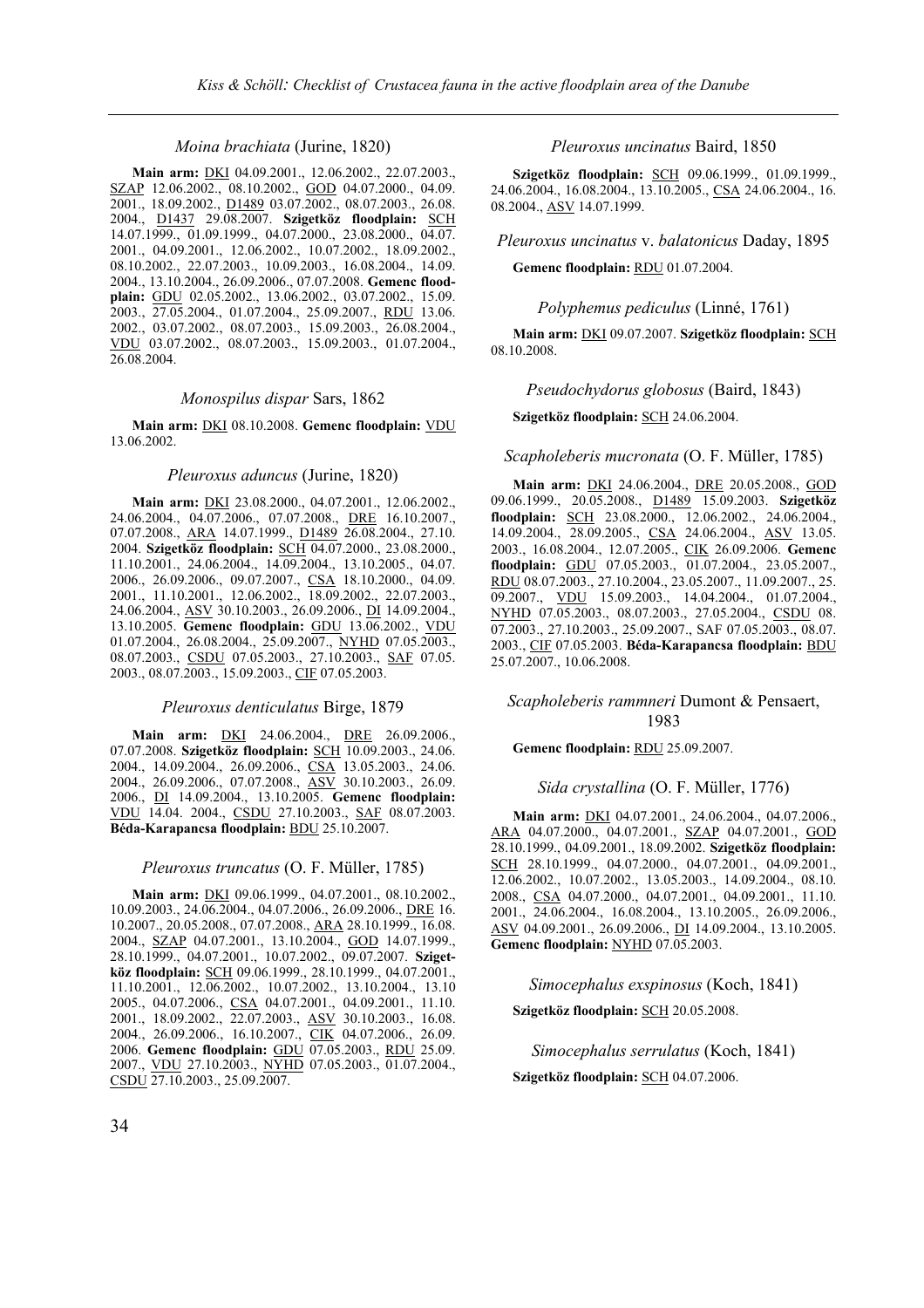*Simocephalus vetulus* (O. F. Müller, 1776)

**Main arm:** DKI 23.08.2000., 24.06.2004., DRE 20.05.2008., 07.07.2008., 08.10.2008., MED 17.04.2007. **Szigetköz floodplain:** SCH 24.06.2004., 14.09.2004., 28.09.2005., 04.07.2006., CSA 24.06.2004., ASV 01.09. 1999., 04.07.2000., 16.08.2004., 12.07.2005., 26.09.2006. **Gemenc floodplain:** RDU 27.05.2004., 01.07.2004., VDU 15.09.2003., NYHD 07.05.2003., 08.07.2003., 01.07.2004., CSDU 08.07.2003., 25.09.2007., SAF 07.05.2003., 08.07.- 2003., 15.09.2003., CIF 07.05.2003.

*Wlassicsia pannonica* Daday, 1904

**Main arm:** DRE 08.10.2008.

### **Ostracoda**

*Bradleycypris obliqua* (Brady, 1868)

**Gemenc floodplain:** SAF 15.09.2003.

*Bradleystrandesia reticulata* (Zaddach, 1844)

**Gemenc floodplain:** NYHD 07.05.2003., CIF 07.05. 2003.

### *Candona weltneri* Hartwig, 1899

**Gemenc floodplain:** NYHD 07.05.2003.

*Cyclocypris laevis* (O. F. Müller, 1776)

**Szigetköz floodplain:** SCH 04.07.2006., CSA 24.06. 2004. **Gemenc floodplain:** RDU 27.05.2004.

*Cyclocypris ovum* (Jurine, 1820)

**Main arm:** DKI 12.07.2005. **Szigetköz floodplain:** ASV 12.07.2005. **Gemenc floodplain:** RDU 26.08.2004., VDU 14.04.2004.

#### *Cypria ophtalmica* (Jurine, 1820)

**Main arm:** DRE 17.04.2007., 20.05.2008., 07.07.2008., ARA 28.10.1999., 28.09.2005., SZAP 04.07.2001. **Szigetköz floodplain:** SCH 24.06.2004., CSA 18.09.2002., 16.08. 2004., ASV 17.04.2007., 09.07.2007. **Gemenc floodplain:** RDU 27.10.2004., 23.05.2007., NYHD 15.09.2003., CSDU 07.05.2003. **Béda-Karapancsa floodplain:** BDU 10.06. 2008.

*Cypridopsis elongata* (Kaufmann, 1900)

**Szigetköz floodplain:** SCH 11.10.2001., CSA 04.07. 2001., 04.09.2001., 11.10.2001.

*Cypridopsis vidua* (O. F. Müller, 1776)

**Main arm:** DKI 04.09.2001., 24.06.2004., 13.10.2004., 04.07.2006., DRE 07.07.2008. **Szigetköz floodplain:** SCH 24.06.2004., 14.09.2004., 28.09.2005., 04.07.2006., 26.09. 2006., 09.07.2007., CSA 24.06.2004., 16.08.2004., DI 14.09. 2004. **Gemenc floodplain:** GDU 15.09.2003., VDU 25.09. 2007., NYHD 07.05.2003., 08.07.2003., CSDU 07.05.2003., SAF 08.07.2003., CIF 07.05.2003.

### *Cypris pubera* O. F. Müller, 1776

**Gemenc floodplain:** GDU 27.05.2004., RDU 27.05. 2004.

*Limnocythere inopinata* (Baird, 1843)

**Main arm:** DKI 12.06.2002., 08.10.2008., DRE 17.04. 2007., MED 04.07.2006. **Szigetköz floodplain:** SCH 12.06. 2002., 13.10.2005., 26.09.2006., 08.10.2008., CSA 14.09. 2004. **Gemenc floodplain:** RDU 11.09.2007.

*Notodromas monacha* (O. F. Müller, 1776)

**Main arm:** DKI 12.07.2005., D1489 26.08.2004.

*Paracandona euplectella* (Robertson, 1889)

**Gemenc floodplain:** NYHD 07.05.2003.

*Physocypria kraepelini* G. W. Müller, 1903

**Gemenc floodplain:** GDU 07.05.2003., RDU 07.05.2003., NYHD 07.05.2003., 08.07.2003., 15.09.2003., SAF 07.05.2003., 08.07.2003.

*Prionocypris zenkeri* (Chyzer & Toth, 1858)

**Szigetköz floodplain:** SCH 01.09.1999.

*Pseudocandona compressa* (Koch, 1838)

**Gemenc floodplain:** SAF 15.09.2003., CIF 07.05.2003.

### **Copepoda**

### Harpacticoida

# *Canthocamptus staphylinus* (Jurine, 1820)

**Main arm:** DKI 10.04.2001., 26.09.2006., 17.04.2007., DRE 16.10.2007., 07.07.2008., 08.10.2008., SZAP 10.04. 2001., 11.10.2001., MED 07.07.2008., GOD 16.10.2007., 08. 10.2008. **Szigetköz floodplain:** SCH 10.04.2001., 14.09. 2004., CSA 10.04.2001., 14.09.2004., ASV 04.09.2001., 11.10.2001., 12.06.2002., 26.09.2006., 17.04.2007., CIK 17.04.2007., DI 14.09.2004. **Gemenc floodplain:** GDU 27. 05.2004., 11.09.2007., RDU 27.05.2004., CSDU 07.05. 2003., 27.10.2003., CIF 07.05.2003.

### Calanoida

# *Eudiaptomus gracilis* (Sars, 1863)

**Main arm:** DKI 04.07.2001., 04.09.2001., 11.10.2001., 22.07.2003., 10.09.2003., DRE 09.07.2007., ARA 09.06.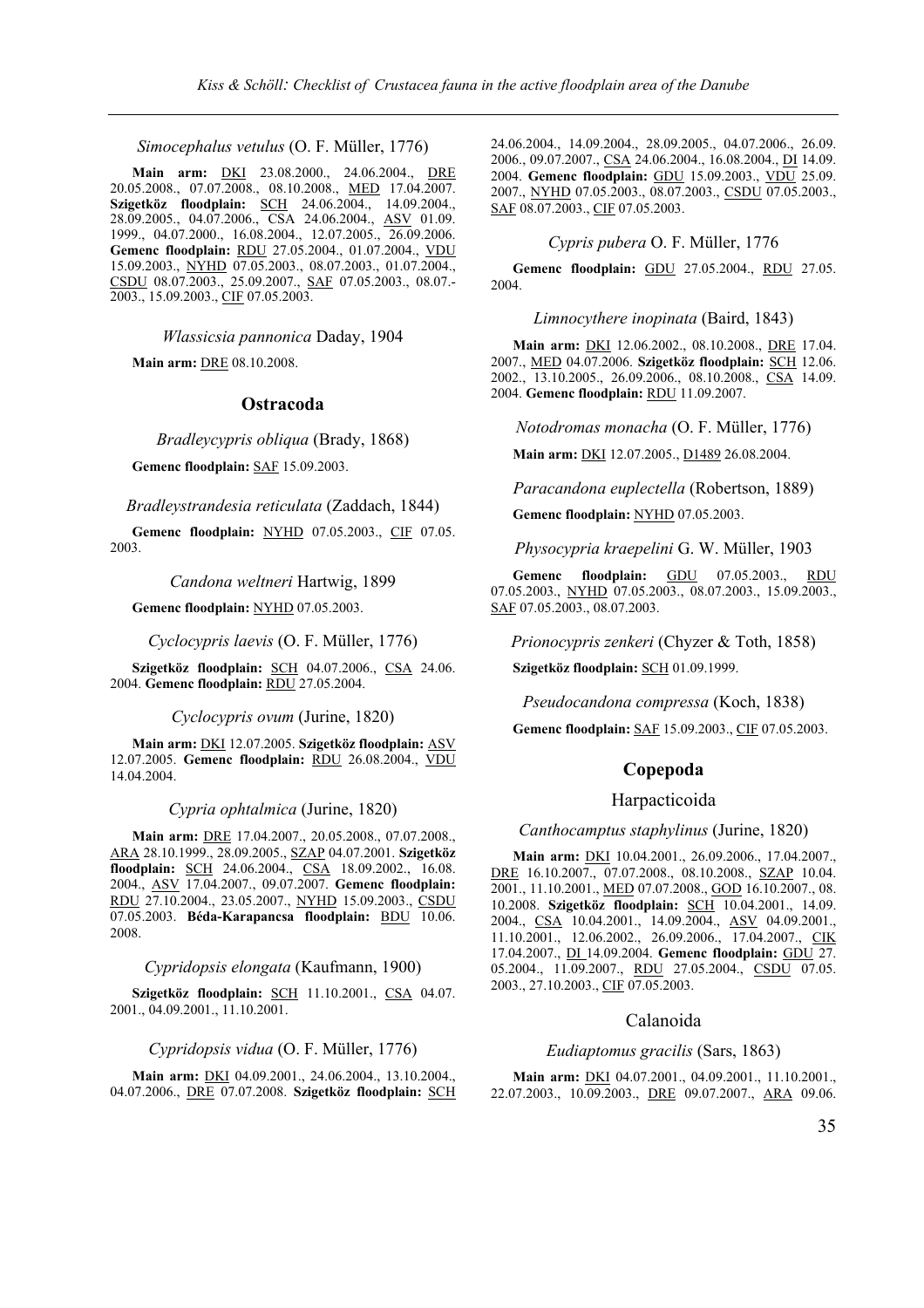1999., 14.07.1999., 01.09.1999., 28.10.1999., SZAP 09.06. 1999., 01.09.1999., 28.10.1999., 04.09.2001., GOD 14.07. 1999., 20.05.2008., 08.10.2008., D1437 10.06.2008. **Szigetköz floodplain:** SCH 09.06.1999., 14.07.1999., 01.09.1999., 28.10.1999., 04.07.2000., 23.08.2000., 10.04.2001., 04.09. 2001., 11.10.2001., 12.06.2002., 10.07.2002., 18.09.2002., 08.10.2002., 13.05.2003., 10.09.2003., 30.10.2003., 14.09. 2004., 13.10.2004., 12.07.2005., 28.09.2005., 13.10.2005., 04.07.2006., 26.09.2006., 17.04.2007., 09.07.2007., 16.10. 2007., 20.05.2008., 07.07.2008., 08.10.2008., CSA 18.10. 2000., ASV 28.10.1999., DI 13.10.2005. **Gemenc floodplain:** GDU 08.04.2002., 02.05.2002., 13.06.2002., 07.05. 2003., 27.05.2004. **Béda-Karapancsa floodplain:** BDU 18.03.2008., 10.06.2008.

### *Eudiaptomus vulgaris* (Schmeil, 1896)

**Gemenc floodplain:** RDU 14.04.2004., 11.09.2007., 25.09.2007., NYHD 07.05.2003.

### *Eurytemora velox* (Lilljeborg, 1853)

**Main arm:** D1843: 04.07.2000., 13.05.2003., 30.10. 2003., 24.06.2004., 28.09.2005., 17.04.2007., D1811: 13.10. 2004., D1806: 26.09.2006., 16.10.2007. **Göd (D1669):** 22. 07.2003., 10.09.2003., 24.06.2004., 16.08.2004., D1489: 15. 09.2003., 01.07.2004., 25.09.2007., **D1437**: 10.06.2008. **Szigetköz floodplain:** Schisler-holtág: 24.06.2004., 16.08. 2004., 14.09.2004., 28.09.2005., 13.10.2005., 26.09.2006., 20.05.2008., Csákányi-Duna: 28.09.2005., Ásványi-Duna: 13.10.2004., Disznós-ág: 13.10.2005. **Gemenc floodplain:** GDU 07.05.2003., 27.05.2004., 23.05.2007., 25.09.2007., RDU 07.05.2003., 27.05.2004., 01.07.2004., 27.10.2004., 23. 05.2007., 25.09.2007., VDU 08.04.2002., 08.07.2003., 27.05. 2004., NYHD 07.05.2003., CSDU 07.05.2003., 25.09.2007. **Béda-Karapancsa floodplain:** BDU 25.10.2007., 10.06. 2008.

### Cyclopoida

#### *Acanthocyclops robustus* (Sars, 1863)

**Main arm:** DKI 13.05.2003., 24.06.2004., 26.09.2006., 17.04.2007., 20.05.2008., 07.07.2008., 08.10.2008., DRE 13.05.2003., 07.07.2008., SZAP 01.09.1999., 04.07.2000., MED 17.04.2007., GOD 13.05.2003., 22.07.2003., 17.04. 2007., 09.07.2007., 20.05.2008., 07.07.2008., D1489 08.04. 2002., 07.05.2003., 08.07.2003., 01.07.2004., 26.08.2004., D1437 25.07.2007., 29.08.2007., 10.06.2008. **Szigetköz floodplain:** SCH 28.10.1999., 08.10.2002., 13.05.2003., 30. 10.2003., 24.06.2004., 14.09.2004., 28.09.2005., 17.04. 2007., 09.07.2007., 20.05.2008., CSA 14.09.2004., 26.09. 2006., 17.04.2007., 08.10.2008., ASV 10.04.2001., 13.05. 2003., DI 13.10.2005. **Gemenc floodplain:** GDU 08.04. 2002., 02.05.2002., 13.06.2002., 07.05.2003., 27.05.2004., 01.07.2004., 23.05.2007., RDU 08.04.2002., 02.05.2002., 13.06.2002., 07.05.2003., 08.07.2003., 14.04.2004., 26.08. 2004., 27.10.2004., 23.05.2007., 11.09.2007., 25.09.2007., VDU 02.05.2002., 03.07.2002., 07.05.2003., 08.07.2003., 15.09.2003., 27.10.2003., 14.04.2004., 01.07.2004., 26.08. 2004., 27.10.2004., 23.05.2007., NYHD 08.07.2003., 01.07. 2004., CSDU 07.05.2003., 25.09.2007. **Béda-Karapancsa floodplain:** BDU 10.06.2008.

### *Acanthocyclops vernalis* (Fischer, 1853)

**Main arm:** DKI 23.08.2000., ARA 23.08.2000., GOD 04.07.2000., 23.08.2000. **Szigetköz floodplain:** SCH 04.07. 2000.

*Cyclops insignis* Claus, 1857

**Gemenc floodplain:** GDU 12.11.2002.

*Cyclops scutifer* Sars, 1863

**Gemenc floodplain:** NYHD 15.09.2003.

*Cyclops strenuus* Fischer, 1851

**Main arm:** SZAP 10.04.2001. **Gemenc floodplain:** GDU 12.11.2002., RDU 08.07.2003., VDU 03.07.2002., CSDU 07.05.2003., 27.10.2003., CIF 07.05.2003.

### *Cyclops vicinus* Uljanin, 1875

**Main arm:** DKI 13.05.2003., GOD 20.05.2008., D1489 14.04.2004., 27.05.2004., 26.08.2004., D1437 29.08.2007., 25.10.2007., 18.03.2008., 10.06.2008. **Szigetköz floodplain:** SCH 14.09.2004., 16.10.2007. **Gemenc floodplain:** GDU 08.04.2002., 02.05.2002., 12.11.2002., 07.05.2003., 14.04. 2004., 27.05.2004., 27.10.2004., 23.05.2007., RDU 08.04. 2002., 13.06.2002., 14.04.2004., 27.05.2004., VDU 08. 04.2002., 02.05.2002., 14.04.2004., 25.09.2007., CSDU 25. 09.2007. **Béda-Karapancsa floodplain:** BDU 25.07.2007., 29.08.2007., 25.10.2007., 18.03.2008.

### *Diacyclops bicuspidatus* (Claus, 1857)

**Main arm:** GOD 04.09.2001., 18.09.2002. **Szigetköz floodplain:** CSA 11.10.2001., ASV 04.09.2001., 11.10.2001. **Gemenc floodplain:** GDU 08.04.2002., 02.05.2002., VDU 14.04.2004.

### *Ectocyclops phaleratus* (Koch, 1838)

**Gemenc floodplain:** RDU 11.09.2007., CIF 07.05.2003.

*Eucyclops macrurus* (Sars, 1863)

**Szigetköz floodplain:** SCH 14.09.2004. **Gemenc floodplain:** GDU 27.10.2004., VDU 07.05.2003.

*Eucyclops macruroides* (Lilljeborg, 1901)

**Szigetköz floodplain:** SCH 14.09.2004. **Gemenc floodplain:** NYHD 07.05.2003., CSDU 27.10.2003.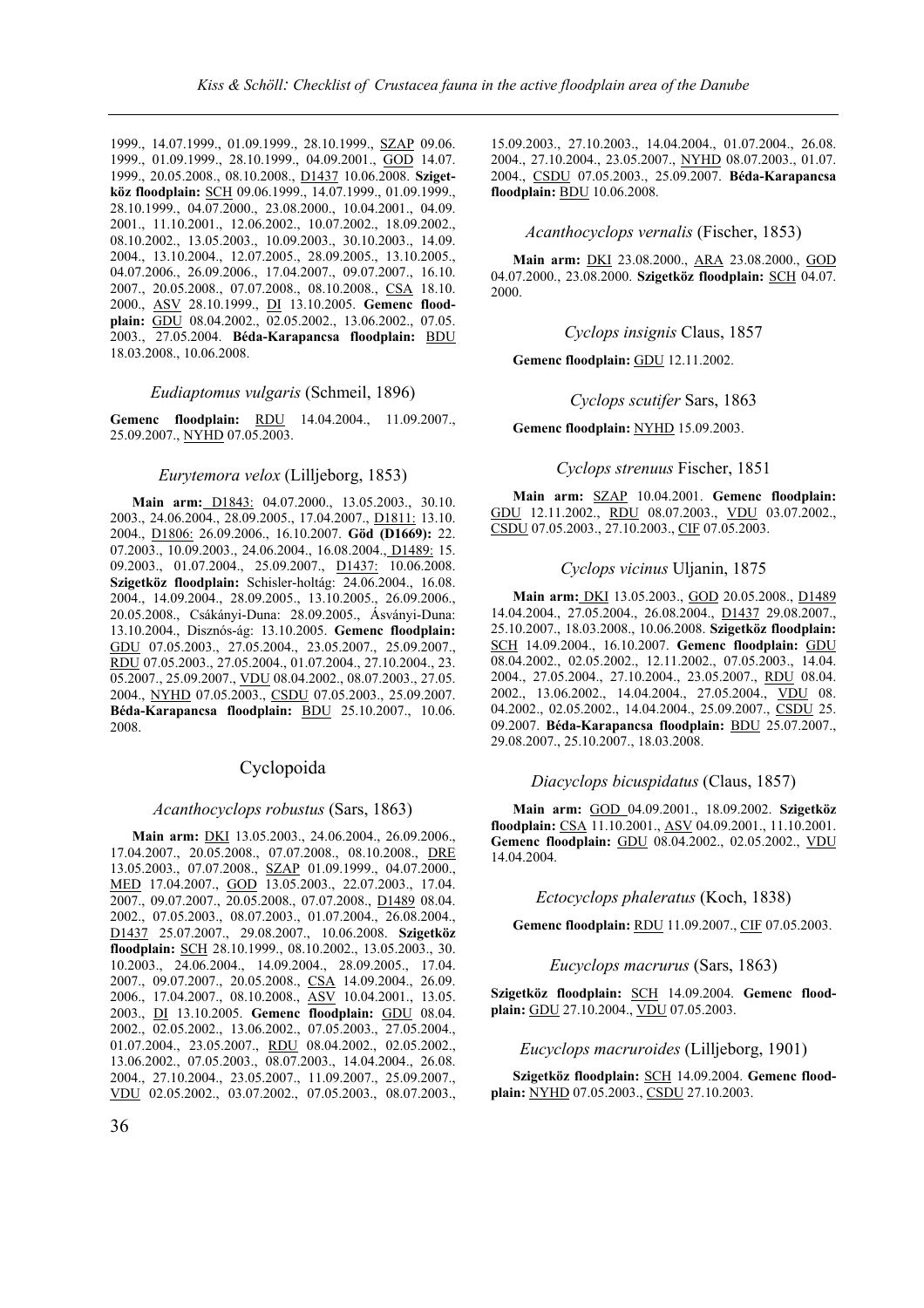### *Eucyclops serrulatus* (Fischer, 1851)

**Main arm:** DKI 09.06.1999., 14.07.1999., 01.09.1999., 28.10.1999., 12.06.2002., 08.10.2002., 10.09.2003., 24.06. 2004., 12.07.2005., 26.09.2006., DRE 07.07.2008., ARA 09.06.1999., 14.07.1999., 01.09.1999., 28.10.1999., 10.04. 2001., 12.06.2002., 10.07.2002., SZAP 09.06.1999., 14.07. 1999., 01.09.1999., 28.10.1999., MED 26.09.2006., GOD 09.06.1999., 14.07.1999., 01.09.1999., 10.09.2003., D1489 08.04.2002., 07.05.2003., 15.09.2003., D1437 25.10.2007. **Szigetköz floodplain:** SCH 09.06.1999., 14.07.1999., 01.09. 1999., 28.10.1999., 18.09.2002., 10.09.2003., 24.06.2004., 14.09.2004., 13.10.2005., CSA 09.06.1999., 01.09.1999., 28. 10.1999., 04.07.2001., 04.09.2001., 13.05.2003., 16.08. 2004., ASV 09.06.1999., 14.07.1999., 28.10.1999., 13.05. 2003., 10.09.2003., 24.06.2004., 13.10.2004., 12.07.2005., 26.09.2006., CIK 16.10.2007., DI 13.10.2005. **Gemenc floodplain:** GDU 08.04.2002., 13.06.2002., 12.11.2002., 07.05. 2003., 15.09.2003., 27.05.2004., 01.07.2004., 23.05.2007., RDU 02.05.2002., 13.06.2002., 03.07.2002., 07.05.2003., 15.09.2003., 27.10.2003., 14.04.2004., 27.05.2004. 01.07. 2004., 27.10.2004., 23.05.2007., VDU 08.04.2002., 02.05. 2002., 13.06.2002., 07.05.2003., 08.07.2003., 15.09.2003., 27.10.2003., 14.04.2004., 27.05.2004., 01.07.2004., 26.08. 2004., 11.09.2007., 25.09.2007., NYHD 07.05.2003., 08.07. 2003., 15.09.2003., 14.04.2004., CSDU 07.05.2003., 27.10. 2003., 25.09.2007., CIF 07.05.2003. **Béda-Karapancsa floodplain:** BDU 25.10.2007., 18.03.2008., 10.06.2008.

### *Macrocyclops albidus* (Jurine, 1820)

**Main arm:** DKI 24.06.2004., 07.07.2008. **Szigetköz floodplain:** SCH 24.06.2004., 28.09.2005., 04.07.2006., CSA 11.10.2001., 16.08.2004. **Gemenc floodplain:** NYHD 07.05.2003., 08.07.2003., 15.09.2003., CSDU 07.05.2003., 27.10.2003., CIF 07.05.2003.

### *Macrocyclops fuscus* (Jurine, 1820)

**Szigetköz floodplain:** SCH 14.09.2004. **Gemenc floodplain:** CSDU 07.05.2003.

### *Megacyclops viridis* (Jurine, 1820)

**Gemenc floodplain:** GDU 07.05.2003., 27.05.2004., VDU 27.05.2004., NYHD 07.05.2003., 08.07.2003., CSDU 07.05.2003., 27.10.2003., 25.09.2007., CIF 07.05.2003.

### *Mesocyclops leuckarti* (Claus, 1857)

**Main arm:** DKI 04.09.2001., 11.10.2001., 12.06.2002., 18.09.2002., 08.10.2002., 13.05.2003., 10.09.2003., DRE 10.09.2003., 17.04.2007., SZAP 11.10.2001., 08.10.2002., GOD 23.08.2000., 10.09.2003., D1489 03.07.2002., 07.05. 2003., 14.04.2004., D1437 25.07.2007. **Szigetköz floodplain:** SCH 04.07.2000., 23.08.2000., 10.04.2001., 04.09. 2001., 12.06.2002., 10.07.2002., 18.09.2002., 08.10.2002., 13.05.2003., 22.07.2003., 10.09.2003., 30.10.2003., 16.08. 2004., 14.09.2004., 28.09.2005., 13.10.2005., 26.09.2006., 17.04.2007., 16.10.2007., 07.07.2008., CSA 18.10.2000., 08.

10.2002. **Gemenc floodplain:** GDU 08.04.2002., 02.05. 2002., 13.06.2002., 03.07.2002., 12.11.2002., 07.05.2003., 14.04.2004., 01.07.2004., 23.05.2007., 25.09.2007., RDU 02.05.2002., 13.06.2002., 07.05.2003., 15.09.2003., 14.04. 2004., VDU 13.06.2002., 03.07.2002., 07.05.2003., 08.07. 2003., 25.09.2007., NYHD 07.05.2003., 08.07.2003., 15.09. 2003., 01.07.2004., CSDU 07.05.2003., CIF 07.05.2003.

*Microcyclops varicans* (Sars, 1863)

**Gemenc floodplain:** CSDU 07.05.2003.

*Paracyclops affinis* (Sars, 1863)

**Szigetköz floodplain:** CSA 04.07.2001. **Gemenc floodplain:** CSDU 07.05.2003.

*Paracyclops fimbriatus* (Fischer, 1853)

**Main arm:** DKI 08.10.2008.

*Thermocyclops dybowskii* (Lande, 1890)

**Gemenc floodplain:** GDU 27.05.2004. **Béda-Karapancsa floodplain:** BDU 29.08.2007.

#### *Thermocyclops crassus* (Fischer, 1853)

**Main arm:** DKI 13.10.2004., 16.10.2007., DRE 07.07.2008., D1489 27.05.2004., 27.10.2004., 11.09.2007., 25.09.2007. **Szigetköz floodplain:** SCH 14.09.2004., 13.10. 2004., 12.07.2005., 04.07.2006., 26.09.2006., 17.04.2007., 07.07.2008., CSA 26.09.2006., DI 14.09.2004. **Gemenc floodplain:** GDU 02.05.2002., 13.06.2002., 03.07.2002., 07.05.2003., 15.09.2003., 27.05.2004., 01.07.2004., 27.10. 2004., 23.05.2007., 11.09.2007., 25.09.2007., RDU 25.09. 2007., NYHD 07.05.2003., 08.07.2003., 15.09.2003., 01.07. 2004., CSDU 25.09.2007., CIF 07.05.2003.

### *Thermocyclops oithonoides* (Sars, 1863)

**Main arm:** D1489 03.07.2002., 08.07.2003., 15.09. 2003., 01.07.2004., D1437 29.08.2007., 25.10.2007., 10.06. 2008. **Szigetköz floodplain:** SCH 14.09.2004., CSA 13.05.2003., DI 14.09.2004. **Gemenc floodplain:** RDU 08.07.2003., 15.09.2003., 27.10.2003., 27.05.2004., 01.07. 2004., 26.08.2004., 27.10.2004., 25.09.2007., VDU 08.04. 2002., 08.07.2003., 15.09.2003., 01.07.2004., 26.08.2004., 27.10.2004., 11.09.2007., 25.09.2007., NYHD 07.05.2003., 08.07.2003., 15.09.2003., 01.07.2004. **Béda-Karapancsa floodplain:** BDU 25.07.2007., 29.08.2007., 25.10.2007., 10. 06.2008.

**Acknowledgements.** The study was supported by the following projects: MTA Danubius Project, KvVM/MTA Szigetköz Hydrobiological Monitoring (1999–2008), KvVM/ KAC, NKFP 3B/0014/2002 Project and the Deutsche Bundesstiftung Umwelt (DBU, AZ 24050).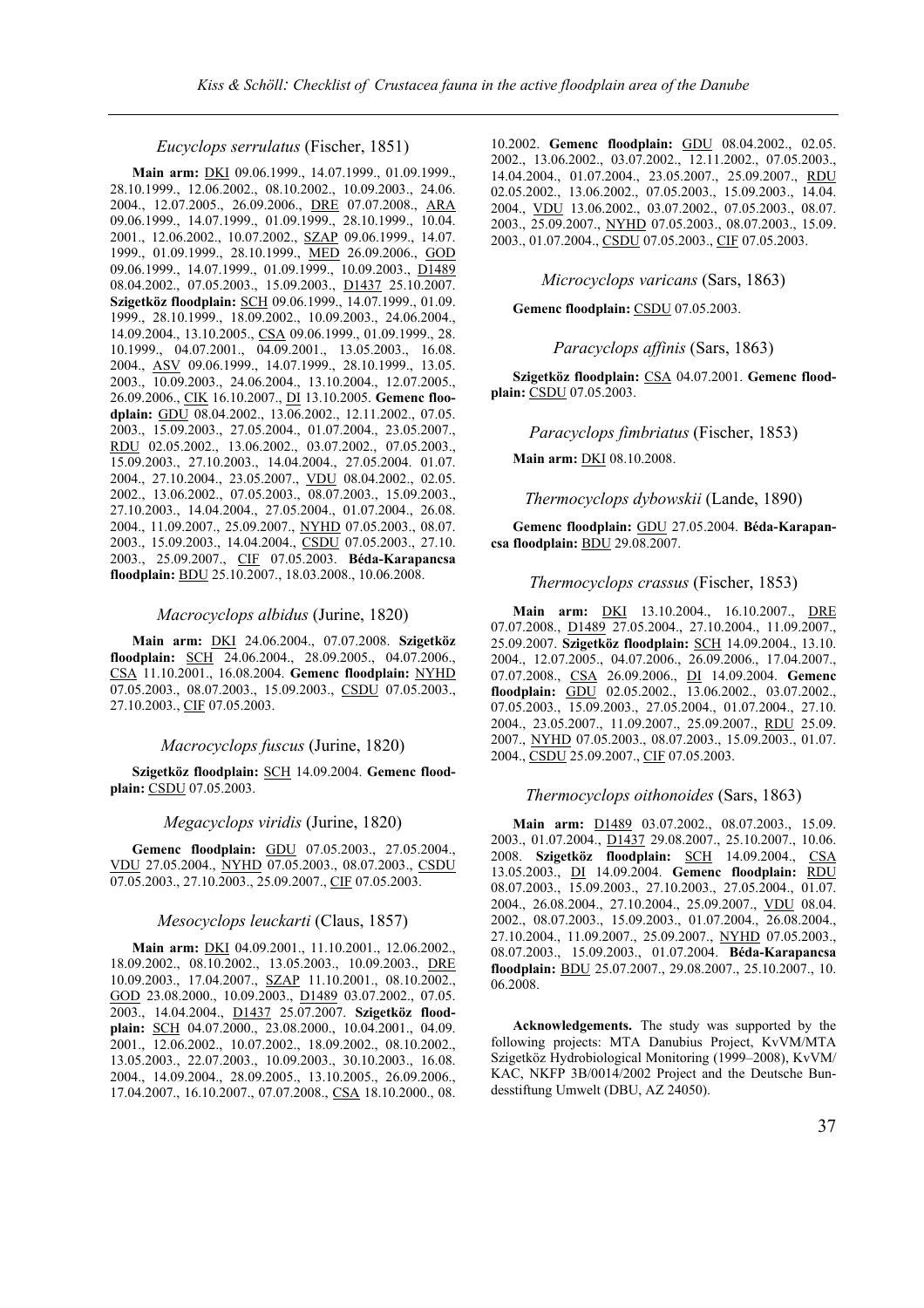# **REFERENCES**

- BOTHÁR, A. (1968): Untersuchungen des Donauplanktons an Entomostraca während der grossen Überschwemmung im Jahre 1965. (Danubialia Hungarica, XLVIII.). *Annales Universitatis Scientiarum Budapestinensis Sectio Biologica*, 9-10: 87–98.
- BOTHÁR, A. (1972): Hydrobiologische Untersuchungen im Nebenarm der Donau bei Göd. (Danubialia Hungarica LXII.). *Annales Universitatis Scientiarum Budapestinensis Sectio Biologica,* 13: 9–23.
- BOTHÁR, A. (1975): Die Änderungen der Crustacea-Gemeinschaften des Planktons aufgrund der im Donauabschnitt von Göd (Stromkm 1669) durchgeführten Untersuchungen. (Danubialia Hungarica LXXVIII.). *Annales Universitatis Scientiarum Budapestinensis Sectio Biologica,* 17: 137–146.
- BOTHÁR, A. (1979): Untersuchung der Crustacea-Fauna im toten arm "Alte Donau" bei Bátmonostor (Südungarn). (Danubialia Hungarica LXXXVII.). *Annales Universitatis Scientiarum Budapestinensis Sectio Biologica,* 21: 237-247.
- BOTHÁR, A. (1981): Vergleichende Untersuchung der Crustacea-Gemeinschaften im Nebenarm "Alte Donau" und im hauptstrom 1481. *Annales Universitatis Scientiarum Budapestinensis Sectio Biologica,* 17: 137–146.
- BOTHÁR, A. (1985): Die qualitative und quantitative Verbreitung der planktonischen Crustaceen im ungarischen Donauabschnitt von 1965–1985. 25. Arbeitstagung der IAD, Bratislava, *Wissenschaftliche Kurzreferate*: 283–287.
- BOTHÁR, A. (1988): Results of long-term zooplankton investigations in the River Danube, Hungary. *Verhandlung Internationale Vereinigung Limnologie,* 23: 1340–1343.
- BOTHÁR, A. (1994): Qualitative und quantitative Planktonuntersuchungen in der Donau bei Göd/ Ungarn (1669 Stromkm) II. Zooplankton. 30. Arbeitstagung der IAD, Zuoz/Schweiz, *Wissenschaftliche Kurzreferate*: 41–44.
- BOTHÁR, A. (1998): A Szigetközben végzett zooplankton (Cladocera, Copepoda) vizsgálatok eredményei, 1991–1996., *Hidrológiai Közlöny*, 78: 260–262.
- BOTHÁR, A. & RÁTH, B. (1994): Abundance dynamics of crustaceans in different littoral biotopes of the "Szigetköz" side arm system, River Danube, Hungary. *Verhandlung Internationale Vereinigung Limnologie*, 25: 1684-1687.
- CSÁNYI, B., GULYÁS, P, NÉMETH, J. (1994): A synbiological survey of the side arms of the Gemenc Protected Landscape Area. In: Kinzelbach R. (ed.): *Limnologie der Donau. Limnologie aktuell*, Gustav Fischer Verlag, Stuttgart, pp. 331–350.
- DUSSART, B. (1967): *Les Copépodes des eaux continentáles. I. Calanoides et Harpacticoides*. N. Borbée & Cie, Paris, 1–500.
- DUSSART, B. (1969): *Les Copépodes des eaux continentáles. II. Cyclopoides et Biologie*. N. Borbée & Cie, Paris, 1–292.
- GULYÁS, P. (1994): Studies on Rotatoria and Crustacea in the Various Water-Bodies of Szigetköz. In: Kinzelbach, R. (ed.): *Biologie der Donau*. *Limnologie aktuell*, Gustav Fischer, Stuttgart, pp. 63–78.
- GULYÁS, P. & FORRÓ, L. (1999): Az ágascsápú rákok (Cladocera) kishatározója. 2. (bővített) kiadás. *Vízi természet- és környezetvédelem* 9. 1–237.
- GULYÁS, P. & FORRÓ, L. (2001): Az evezőlábú rákok (Calanoida és Cyclopoida) alrendjeinek kishatározója 2. Bővített kiadás. *Vízi természet- és környezetvédelem* 14. 1–200.
- KISS, A. (2004): Long-term changes of Crustacean (Cladocera, Ostracoda, Copepoda) assemblages in Szigetköz Floodplain Area (Hungary) 1991–2002. *Limnological Reports* 35: 2–7. CD version
- KISS, A. (2006): Cladocera, Ostracoda and Copepoda assemblages in different side-arms of the Danube in Gemenc floodplain (Danube-Dráva National Park, Hungary). In: *Proceedings 36th International Conference of IAD*. Austrian Committee Danube Research, IAD, Vienna, pp.250–254.
- KISS, A (2007): Kisrák (Cladocera, Ostracoda, Copepoda) együttesek. In: Nosek J., Oertel N. (szerk*.)*: *"A Dunának, mely múlt, jelen s jövendő…" 50 éves az MTA Magyar Dunakutató Állomása (1967- 2007).* Dandera Bt., Erdőkertes, 51–57.
- KISS, A. & SCHÖLL, K. (2009): Adatok a Duna gemenci árterének Rotatoria és Crustacea (Cladocera, Ostracoda, Copepoda) faunájához. *Hidrológiai Közlöny*, 89: 133–135.
- MEISCH, C. (2000): Freshwater Ostracoda of Western and Central Europe. In: Schwoerbel, P. Zwick (eds.): *Suesswasserfauna von Mitteleuropa* 8/3. Spektrum Akademischer Verlag, Heidelberg, Berlin. 1–522.
- SCHÖLL, K., BERCZIK, Á., DINKA, M., KISS, A., ÁGOSTON-SZABÓ, E., SCHMIDT, A., FEHÉR, G. (2006): Hydrobiological differences in the Danubian water system with periodically connections